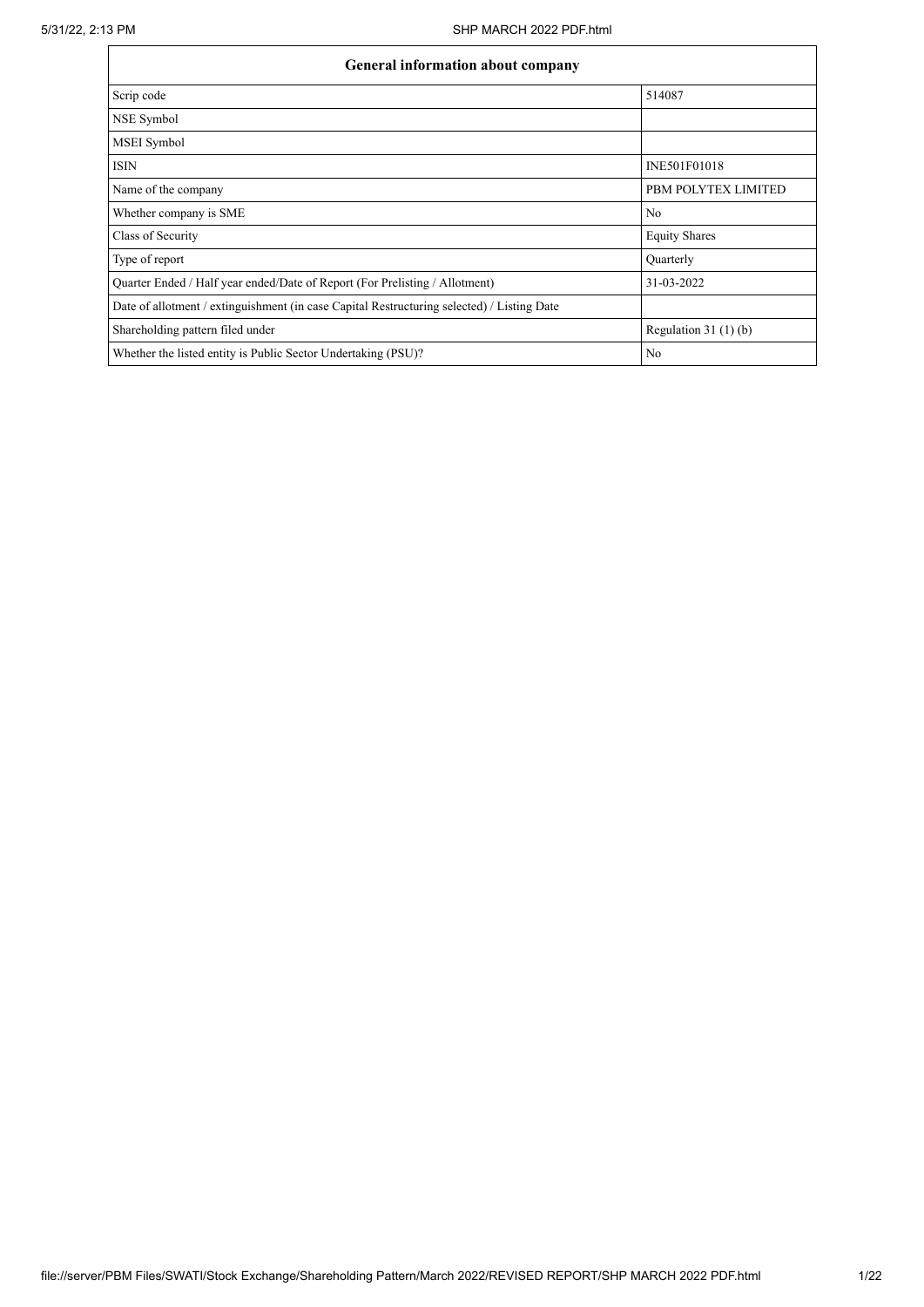$\mathbf{r}$ 

|                 | <b>Declaration</b>                                                                        |                |                                |                       |                             |
|-----------------|-------------------------------------------------------------------------------------------|----------------|--------------------------------|-----------------------|-----------------------------|
| Sr.<br>No.      | Particular                                                                                | Yes/No         | Promoter and<br>Promoter Group | Public<br>shareholder | Non Promoter-<br>Non Public |
| $\mathbf{1}$    | Whether the Listed Entity has issued any partly paid up shares?                           | No             | No                             | N <sub>o</sub>        | No.                         |
| $\overline{2}$  | Whether the Listed Entity has issued any Convertible Securities<br>9                      | N <sub>o</sub> | No                             | N <sub>0</sub>        | N <sub>o</sub>              |
| $\overline{3}$  | Whether the Listed Entity has issued any Warrants?                                        | N <sub>0</sub> | N <sub>0</sub>                 | N <sub>o</sub>        | N <sub>0</sub>              |
| $\overline{4}$  | Whether the Listed Entity has any shares against which<br>depository receipts are issued? | N <sub>o</sub> | No                             | N <sub>o</sub>        | No                          |
| $5\overline{)}$ | Whether the Listed Entity has any shares in locked-in?                                    | N <sub>0</sub> | No                             | N <sub>0</sub>        | No.                         |
| 6               | Whether any shares held by promoters are pledge or otherwise<br>encumbered?               | No             | No                             |                       |                             |
| 7               | Whether company has equity shares with differential voting<br>rights?                     | N <sub>o</sub> | No                             | N <sub>0</sub>        | No                          |
| 8               | Whether the listed entity has any significant beneficial owner?                           | N <sub>0</sub> |                                |                       |                             |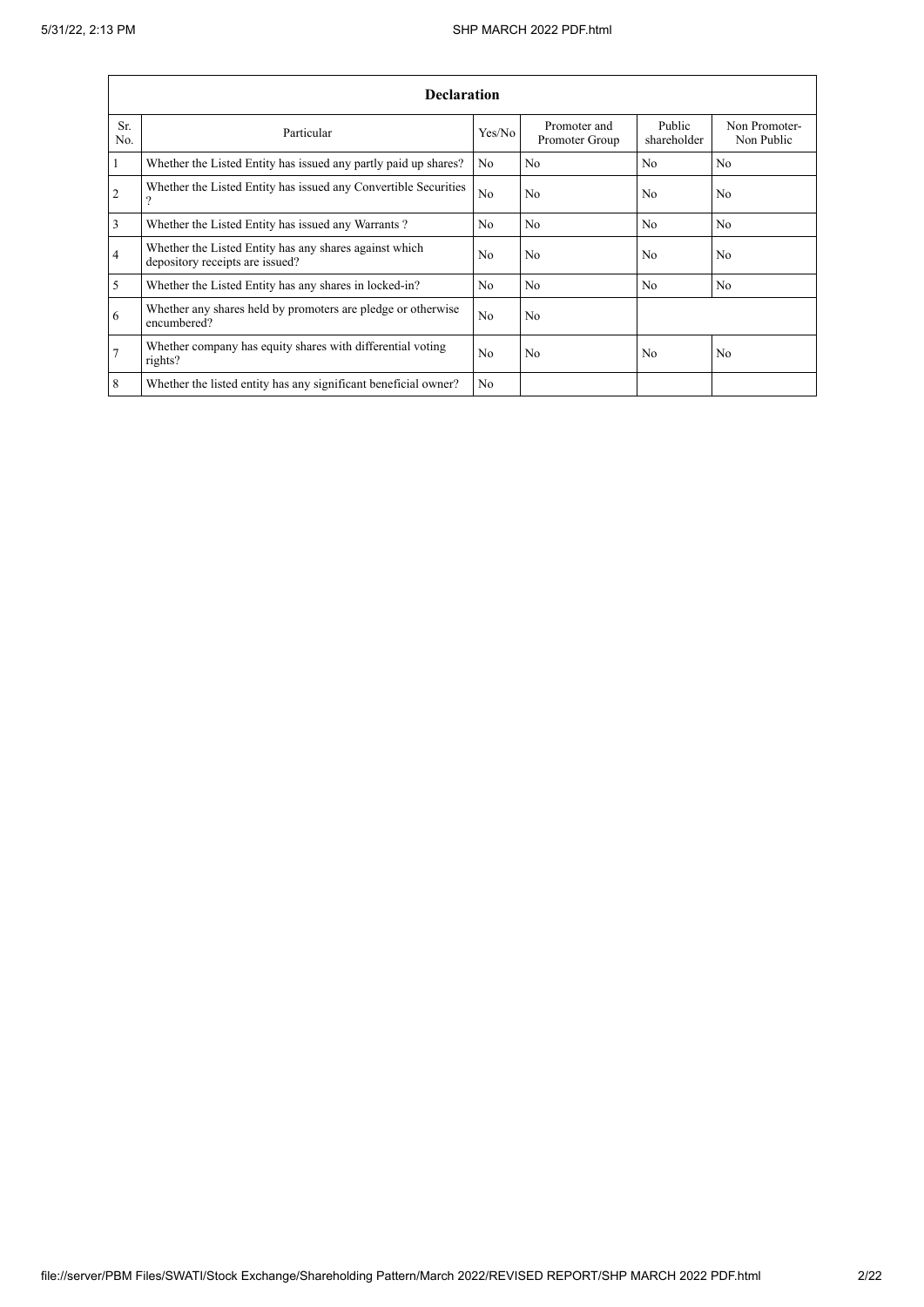|                    | <b>Table I - Summary Statement holding of specified securities</b> |              |                       |                      |                                        |                                          |                                        |                          |               |         |                                      |  |  |
|--------------------|--------------------------------------------------------------------|--------------|-----------------------|----------------------|----------------------------------------|------------------------------------------|----------------------------------------|--------------------------|---------------|---------|--------------------------------------|--|--|
|                    | Category                                                           | Nos. Of      | No. of<br>fully paid  | No. Of<br>Partly     | No. Of<br>shares                       | Total nos.<br>shares                     | Shareholding as a<br>% of total no. of | class of securities (IX) |               |         | Number of Voting Rights held in each |  |  |
| Category<br>$($ I) | of<br>shareholder                                                  | shareholders | up equity             | paid-up<br>equity    | underlying<br>held (VII)<br>Depository | shares (calculated<br>as per SCRR, 1957) | No of Voting (XIV) Rights              |                          | Total as a    |         |                                      |  |  |
|                    | (II)                                                               | (III)        | shares<br>held $(IV)$ | shares<br>held $(V)$ | Receipts<br>(VI)                       | $= (IV) +$<br>$(V)$ + $(VI)$             | (VIII) As a % of<br>$(A+B+C2)$         | Class<br>eg: $X$         | Class<br>eg:y | Total   | $%$ of<br>$(A+B+C)$                  |  |  |
| (A)                | Promoter<br>&<br>Promoter<br>Group                                 | 30           | 4805105               |                      |                                        | 4805105                                  | 69.85                                  | 4805105                  |               | 4805105 | 69.85                                |  |  |
| (B)                | Public                                                             | 4259         | 2073915               |                      |                                        | 2073915                                  | 30.15                                  | 2073915                  |               | 2073915 | 30.15                                |  |  |
| (C)                | Non<br>Promoter-<br>Non Public                                     |              |                       |                      |                                        |                                          |                                        |                          |               |         |                                      |  |  |
| (C1)               | <b>Shares</b><br>underlying<br><b>DRs</b>                          |              |                       |                      |                                        |                                          |                                        |                          |               |         |                                      |  |  |
| (C2)               | Shares held<br>by<br>Employee<br>Trusts                            |              |                       |                      |                                        |                                          |                                        |                          |               |         |                                      |  |  |
|                    | Total                                                              | 4289         | 6879020               |                      |                                        | 6879020                                  | 100                                    | 6879020                  |               | 6879020 | 100                                  |  |  |

٦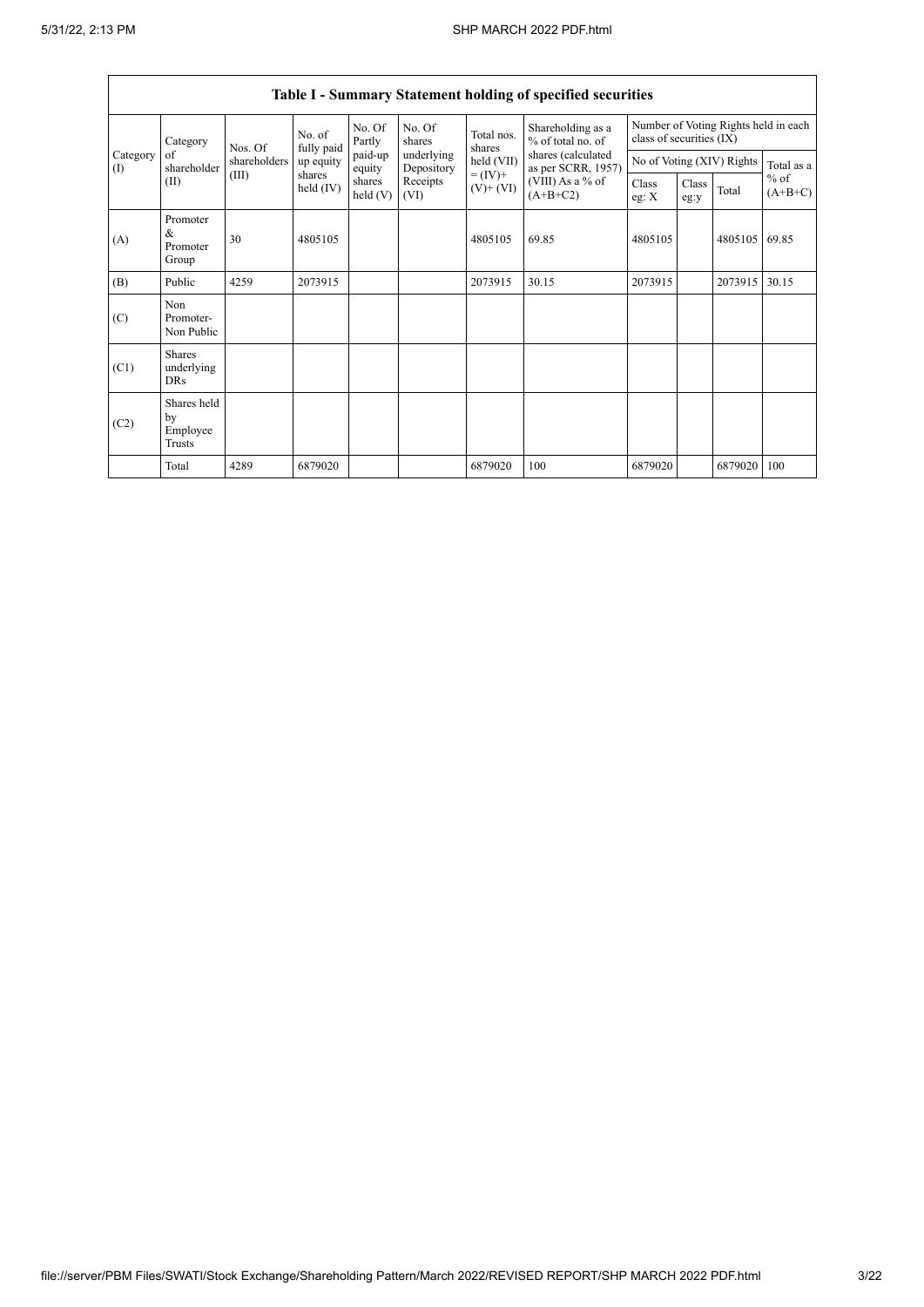|                            |                                         |                                                      |                                       |                                                           | Table I - Summary Statement holding of specified securities                                |            |                                                         |                         |                                                         |                                       |
|----------------------------|-----------------------------------------|------------------------------------------------------|---------------------------------------|-----------------------------------------------------------|--------------------------------------------------------------------------------------------|------------|---------------------------------------------------------|-------------------------|---------------------------------------------------------|---------------------------------------|
| Category                   | Category<br>of                          | No. Of<br><b>Shares</b><br>Underlying<br>Outstanding | No. of<br><b>Shares</b><br>Underlying | No. Of Shares<br>Underlying<br>Outstanding<br>convertible | Shareholding, as a %<br>assuming full<br>conversion of<br>convertible securities (         |            | Number of<br>Locked in<br>shares (XII)                  | <b>Shares</b><br>(XIII) | Number of<br>pledged or<br>otherwise<br>encumbered      | Number of<br>equity shares<br>held in |
| $\left( \mathrm{I}\right)$ | shareholder<br>(II)                     | convertible<br>securities<br>(X)                     | Outstanding<br>Warrants<br>$(X_i)$    | securities and<br>No. Of<br>Warrants $(X_i)$<br>(a)       | as a percentage of<br>diluted share capital)<br>$(XI) = (VII)+(X) As a %$<br>of $(A+B+C2)$ | No.<br>(a) | As a<br>$%$ of<br>total<br><b>Shares</b><br>held<br>(b) | No.<br>(a)              | As a<br>$%$ of<br>total<br><b>Shares</b><br>held<br>(b) | dematerialized<br>form $(XIV)$        |
| (A)                        | Promoter<br>$\&$<br>Promoter<br>Group   |                                                      |                                       |                                                           | 69.85                                                                                      |            |                                                         |                         |                                                         | 4805105                               |
| (B)                        | Public                                  |                                                      |                                       |                                                           | 30.15                                                                                      |            |                                                         |                         |                                                         | 1846514                               |
| (C)                        | Non<br>Promoter-<br>Non Public          |                                                      |                                       |                                                           |                                                                                            |            |                                                         |                         |                                                         |                                       |
| (C1)                       | Shares<br>underlying<br><b>DRs</b>      |                                                      |                                       |                                                           |                                                                                            |            |                                                         |                         |                                                         |                                       |
| (C2)                       | Shares held<br>by<br>Employee<br>Trusts |                                                      |                                       |                                                           |                                                                                            |            |                                                         |                         |                                                         |                                       |
|                            | Total                                   |                                                      |                                       |                                                           | 100                                                                                        |            |                                                         |                         |                                                         | 6651619                               |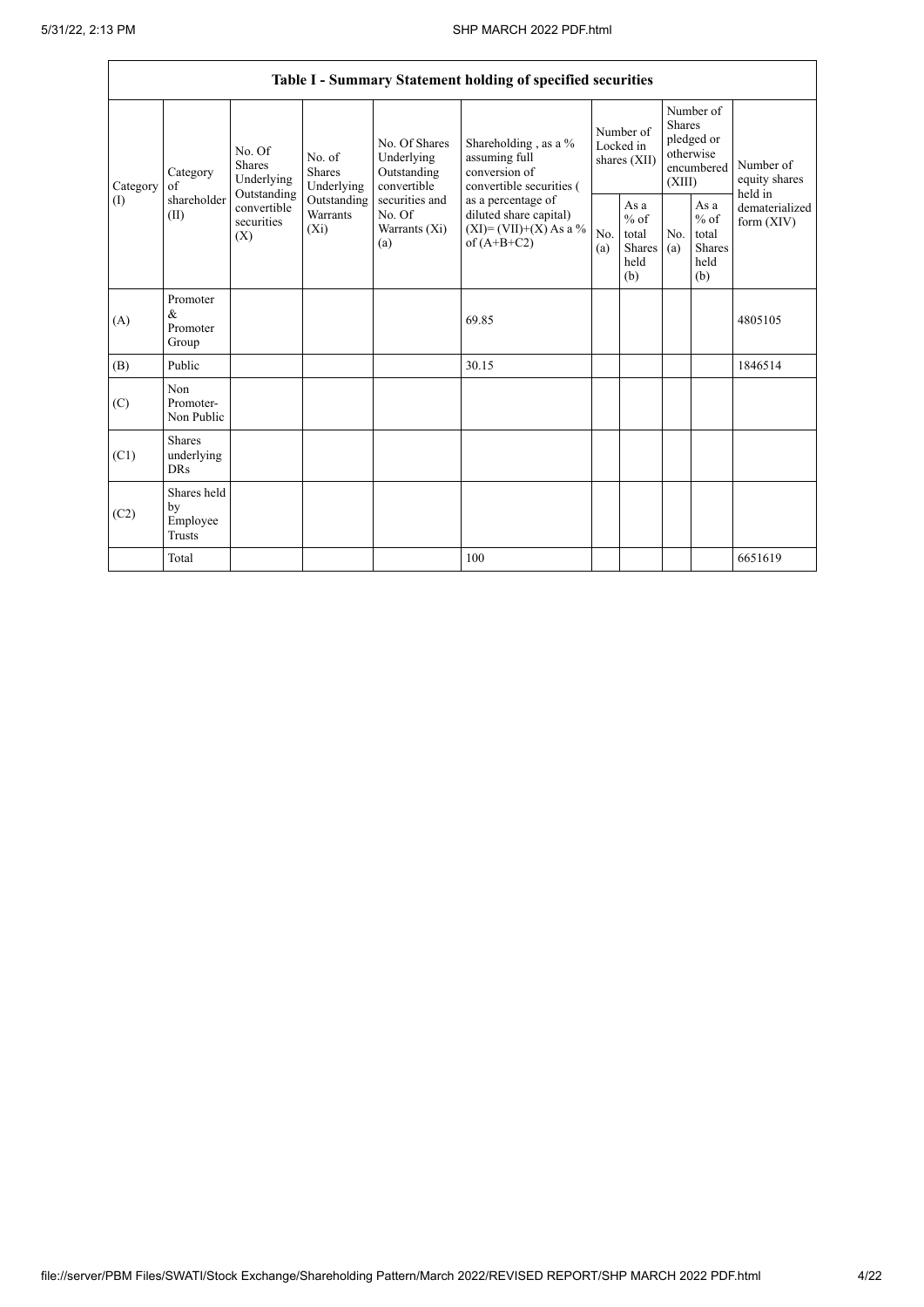$\mathbf{r}$ 

 $\overline{\phantom{0}}$ 

|                                                                                             | Table II - Statement showing shareholding pattern of the Promoter and Promoter Group                                |                         |                            |                                 |                                    |                             |                                              |                               |               |                                 |                           |
|---------------------------------------------------------------------------------------------|---------------------------------------------------------------------------------------------------------------------|-------------------------|----------------------------|---------------------------------|------------------------------------|-----------------------------|----------------------------------------------|-------------------------------|---------------|---------------------------------|---------------------------|
|                                                                                             |                                                                                                                     |                         | No. of                     | No.<br>Of                       | No. Of                             | Total<br>nos.               | Shareholding<br>as a % of total              | each class of securities (IX) |               | Number of Voting Rights held in |                           |
| Sr.                                                                                         | Category & Name<br>of the<br>Shareholders (I)                                                                       | Nos. Of<br>shareholders | fully<br>paid up<br>equity | Partly<br>paid-<br>up           | shares<br>underlying<br>Depository | shares<br>held<br>$(VII) =$ | no. of shares<br>(calculated as<br>per SCRR, | No of Voting (XIV) Rights     |               |                                 | Total<br>as a %<br>of     |
|                                                                                             |                                                                                                                     | (III)                   | shares<br>held (IV)        | equity<br>shares<br>held<br>(V) | Receipts<br>(VI)                   | $(IV)+$<br>$(V)+$<br>(VI)   | 1957) (VIII)<br>As a % of<br>$(A+B+C2)$      | Class eg:<br>X                | Class<br>eg:y | Total                           | Total<br>Voting<br>rights |
| A                                                                                           | Table II - Statement showing shareholding pattern of the Promoter and Promoter Group                                |                         |                            |                                 |                                    |                             |                                              |                               |               |                                 |                           |
| (1)                                                                                         | Indian                                                                                                              |                         |                            |                                 |                                    |                             |                                              |                               |               |                                 |                           |
| (a)                                                                                         | Individuals/Hindu<br>undivided Family                                                                               | 19                      | 1928887                    |                                 |                                    | 1928887                     | 28.04                                        | 1928887                       |               | 1928887                         | 28.04                     |
| (d)                                                                                         | Any Other<br>(specify)                                                                                              | 9                       | 2784050                    |                                 |                                    | 2784050                     | 40.47                                        | 2784050                       |               | 2784050 40.47                   |                           |
| Sub-Total (A)<br>(1)                                                                        |                                                                                                                     | 28                      | 4712937                    |                                 |                                    | 4712937                     | 68.51                                        | 4712937                       |               | 4712937 68.51                   |                           |
| (2)                                                                                         | Foreign                                                                                                             |                         |                            |                                 |                                    |                             |                                              |                               |               |                                 |                           |
| (a)                                                                                         | Individuals<br>(NonResident<br>Individuals/<br>Foreign<br>Individuals)                                              | 2                       | 92168                      |                                 |                                    | 92168                       | 1.34                                         | 92168                         |               | 92168                           | 1.34                      |
| Sub-Total (A)<br>(2)                                                                        |                                                                                                                     | 2                       | 92168                      |                                 |                                    | 92168                       | 1.34                                         | 92168                         |               | 92168                           | 1.34                      |
| Total<br>Shareholding<br>of Promoter<br>and Promoter<br>Group $(A)=$<br>$(A)(1)+(A)$<br>(2) |                                                                                                                     | 30                      | 4805105                    |                                 |                                    | 4805105                     | 69.85                                        | 4805105                       |               | 4805105 69.85                   |                           |
| B                                                                                           | Table III - Statement showing shareholding pattern of the Public shareholder                                        |                         |                            |                                 |                                    |                             |                                              |                               |               |                                 |                           |
| (1)                                                                                         | Institutions                                                                                                        |                         |                            |                                 |                                    |                             |                                              |                               |               |                                 |                           |
| (2)                                                                                         | Central<br>Government/State<br>Government(s)/<br>President of India                                                 | $\mathbf{1}$            | 10450                      |                                 |                                    | 10450                       | 0.15                                         | 10450                         |               | 10450                           | 0.15                      |
| Sub-Total (B)<br>(2)                                                                        |                                                                                                                     | 1                       | 10450                      |                                 |                                    | 10450                       | 0.15                                         | 10450                         |               | 10450                           | 0.15                      |
| (3)                                                                                         | Non-institutions                                                                                                    |                         |                            |                                 |                                    |                             |                                              |                               |               |                                 |                           |
| (a(i))                                                                                      | Individuals -<br>i.Individual<br>shareholders<br>holding nominal<br>share capital up to<br>Rs. 2 lakhs.             | 4051                    | 1146326                    |                                 |                                    | 1146326                     | 16.66                                        | 1146326                       |               | 1146326                         | 16.66                     |
| (a(ii))                                                                                     | Individuals - ii.<br>Individual<br>shareholders<br>holding nominal<br>share capital in<br>excess of Rs. 2<br>lakhs. | 12                      | 643536                     |                                 |                                    | 643536                      | 9.36                                         | 643536                        |               | 643536                          | 9.36                      |
| (e)                                                                                         | Any Other<br>(specify)                                                                                              | 195                     | 273603                     |                                 |                                    | 273603                      | 3.98                                         | 273603                        |               | 273603                          | 3.98                      |
| Sub-Total (B)<br>(3)                                                                        |                                                                                                                     | 4258                    | 2063465                    |                                 |                                    | 2063465                     | 30                                           | 2063465                       |               | 2063465                         | 30                        |
| <b>Total Public</b><br>Shareholding<br>$(B)=(B)(1)+$<br>$(B)(2)+(B)(3)$                     |                                                                                                                     | 4259                    | 2073915                    |                                 |                                    | 2073915                     | 30.15                                        | 2073915                       |               | 2073915                         | 30.15                     |
| $\mathbf C$                                                                                 | Table IV - Statement showing shareholding pattern of the Non Promoter- Non Public shareholder                       |                         |                            |                                 |                                    |                             |                                              |                               |               |                                 |                           |
| Total (<br>$A+B+C2$ )                                                                       |                                                                                                                     | 4289                    | 6879020                    |                                 |                                    | 6879020                     | 100                                          | 6879020                       |               | 6879020                         | 100                       |
| Total<br>$(A+B+C)$                                                                          |                                                                                                                     | 4289                    | 6879020                    |                                 |                                    | 6879020                     | 100                                          | 6879020                       |               | 6879020   100                   |                           |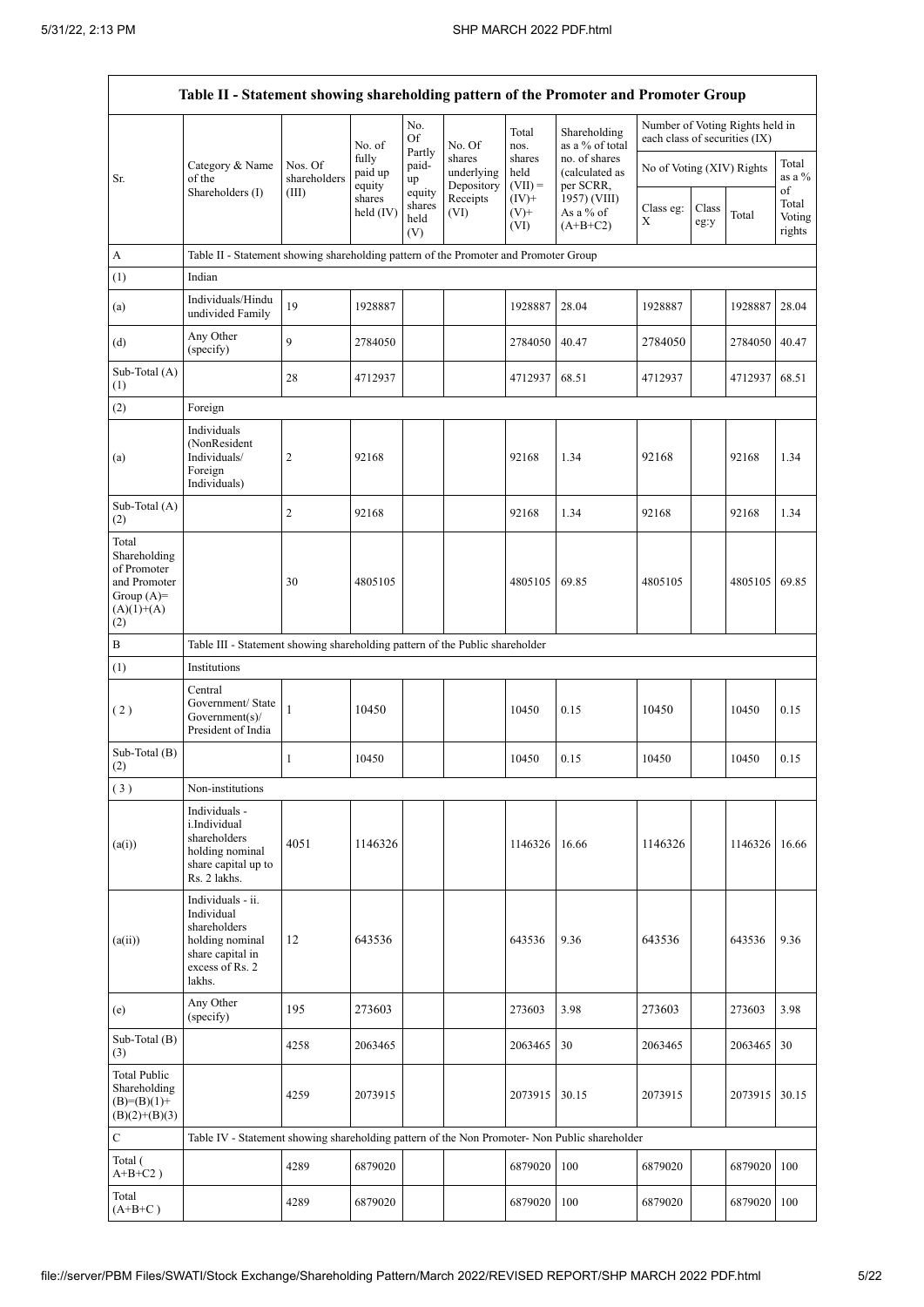|                                                                                         |                                                      |                                       |                                                           | Table II - Statement showing shareholding pattern of the Promoter and Promoter Group          |            |                                                   |                  |                                                    |                                       |
|-----------------------------------------------------------------------------------------|------------------------------------------------------|---------------------------------------|-----------------------------------------------------------|-----------------------------------------------------------------------------------------------|------------|---------------------------------------------------|------------------|----------------------------------------------------|---------------------------------------|
| Sr.                                                                                     | No. Of<br><b>Shares</b><br>Underlying<br>Outstanding | No. of<br><b>Shares</b><br>Underlying | No. Of Shares<br>Underlying<br>Outstanding<br>convertible | Shareholding, as a %<br>assuming full conversion of<br>convertible securities (as a           |            | Number of<br>Locked in<br>shares (XII)            | Shares<br>(XIII) | Number of<br>pledged or<br>otherwise<br>encumbered | Number of<br>equity shares<br>held in |
|                                                                                         | convertible<br>securities<br>(X)                     | Outstanding<br>Warrants<br>$(X_i)$    | securities and<br>No. Of Warrants<br>(Xi)(a)              | percentage of diluted share<br>capital) $(XI) = (VII)+(X) As$<br>a % of $(A+B+C2)$            | No.<br>(a) | As a<br>$\%$ of<br>total<br>Shares<br>held<br>(b) | No.<br>(a)       | As a<br>$%$ of<br>total<br>Shares<br>held<br>(b)   | dematerialized<br>form $(XIV)$        |
| A                                                                                       |                                                      |                                       |                                                           | Table II - Statement showing shareholding pattern of the Promoter and Promoter Group          |            |                                                   |                  |                                                    |                                       |
| (1)                                                                                     | Indian                                               |                                       |                                                           |                                                                                               |            |                                                   |                  |                                                    |                                       |
| (a)                                                                                     |                                                      |                                       |                                                           | 28.04                                                                                         |            |                                                   |                  |                                                    | 1928887                               |
| (d)                                                                                     |                                                      |                                       |                                                           | 40.47                                                                                         |            |                                                   |                  |                                                    | 2784050                               |
| Sub-Total (A)<br>(1)                                                                    |                                                      |                                       |                                                           | 68.51                                                                                         |            |                                                   |                  |                                                    | 4712937                               |
| (2)                                                                                     | Foreign                                              |                                       |                                                           |                                                                                               |            |                                                   |                  |                                                    |                                       |
| (a)                                                                                     |                                                      |                                       |                                                           | 1.34                                                                                          |            |                                                   |                  |                                                    | 92168                                 |
| Sub-Total (A)<br>(2)                                                                    |                                                      |                                       |                                                           | 1.34                                                                                          |            |                                                   |                  |                                                    | 92168                                 |
| Total<br>Shareholding<br>of Promoter<br>and Promoter<br>Group $(A)=$<br>$(A)(1)+(A)(2)$ |                                                      |                                       |                                                           | 69.85                                                                                         |            |                                                   |                  |                                                    | 4805105                               |
| B                                                                                       |                                                      |                                       |                                                           | Table III - Statement showing shareholding pattern of the Public shareholder                  |            |                                                   |                  |                                                    |                                       |
| (1)                                                                                     | Institutions                                         |                                       |                                                           |                                                                                               |            |                                                   |                  |                                                    |                                       |
| (2)                                                                                     |                                                      |                                       |                                                           | 0.15                                                                                          |            |                                                   |                  |                                                    | 10450                                 |
| Sub-Total (B)<br>(2)                                                                    |                                                      |                                       |                                                           | 0.15                                                                                          |            |                                                   |                  |                                                    | 10450                                 |
| (3)                                                                                     | Non-institutions                                     |                                       |                                                           |                                                                                               |            |                                                   |                  |                                                    |                                       |
| (a(i))                                                                                  |                                                      |                                       |                                                           | 16.66                                                                                         |            |                                                   |                  |                                                    | 923494                                |
| (a(ii))                                                                                 |                                                      |                                       |                                                           | 9.36                                                                                          |            |                                                   |                  |                                                    | 643536                                |
| (e)                                                                                     |                                                      |                                       |                                                           | 3.98                                                                                          |            |                                                   |                  |                                                    | 269034                                |
| Sub-Total (B)<br>(3)                                                                    |                                                      |                                       |                                                           | 30                                                                                            |            |                                                   |                  |                                                    | 1836064                               |
| <b>Total Public</b><br>Shareholding<br>$(B)= (B)(1) +$<br>$(B)(2)+(B)(3)$               |                                                      |                                       |                                                           | 30.15                                                                                         |            |                                                   |                  |                                                    | 1846514                               |
| ${\bf C}$                                                                               |                                                      |                                       |                                                           | Table IV - Statement showing shareholding pattern of the Non Promoter- Non Public shareholder |            |                                                   |                  |                                                    |                                       |
| Total (<br>$A+B+C2$ )                                                                   |                                                      |                                       |                                                           | 100                                                                                           |            |                                                   |                  |                                                    | 6651619                               |
| Total $(A+B+C)$<br>$\mathcal{E}$                                                        |                                                      |                                       |                                                           | 100                                                                                           |            |                                                   |                  |                                                    | 6651619                               |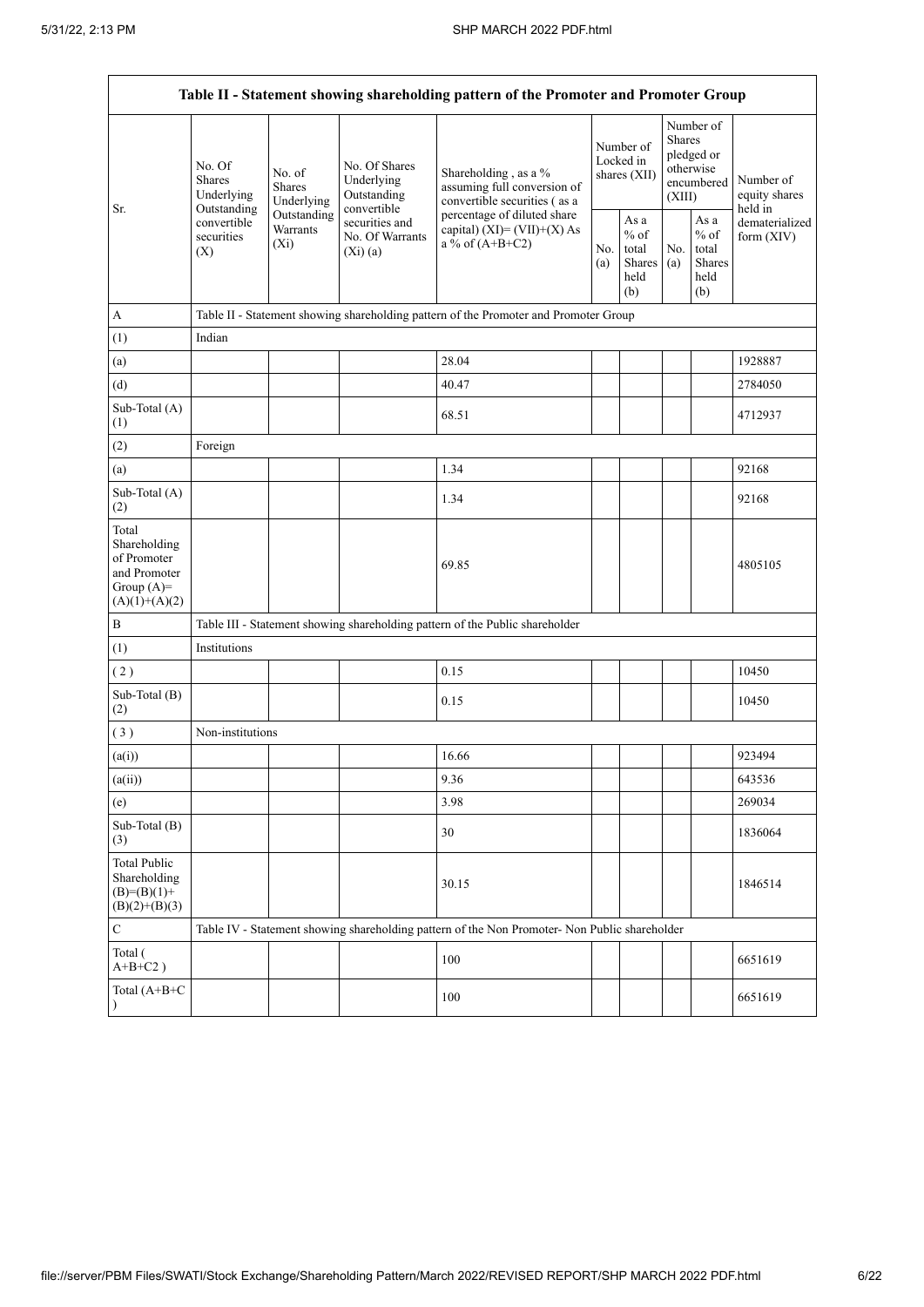|                                                                                                                                                                                          | <b>Individuals/Hindu undivided Family</b> |                  |                               |                       |               |                               |                             |  |  |  |  |  |
|------------------------------------------------------------------------------------------------------------------------------------------------------------------------------------------|-------------------------------------------|------------------|-------------------------------|-----------------------|---------------|-------------------------------|-----------------------------|--|--|--|--|--|
| Searial No.                                                                                                                                                                              | $\mathbf{1}$                              | $\sqrt{2}$       | $\mathfrak{Z}$                | $\overline{4}$        | 5             | 6                             | $\overline{7}$              |  |  |  |  |  |
| Name of the<br>Shareholders (I)                                                                                                                                                          | Manju Patodia                             | Madhu<br>Patodia | Rani Krishan<br>Kumar Patodia | Hari Prasad<br>Siotia | Anita Patodia | Nandini<br>Narayan<br>Patodia | Krishan<br>Kumar<br>Patodia |  |  |  |  |  |
| PAN(II)                                                                                                                                                                                  | AFGPP1620Q                                | AGHPP1483F       | AALPP5454A                    | AAPPS0867E            | AJNPP9580G    | AAHPP6371L                    | AACPP5329D                  |  |  |  |  |  |
| No. of fully paid<br>up equity shares<br>held $(IV)$                                                                                                                                     | 216744                                    | 212594           | 210511                        | 199280                | 148194        | 148194                        | 141028                      |  |  |  |  |  |
| No. Of Partly paid-<br>up equity shares<br>held(V)                                                                                                                                       |                                           |                  |                               |                       |               |                               |                             |  |  |  |  |  |
| No. Of shares<br>underlying<br>Depository<br>Receipts (VI)                                                                                                                               |                                           |                  |                               |                       |               |                               |                             |  |  |  |  |  |
| Total nos. shares<br>held $(VII) = (IV) +$<br>$(V)$ + $(VI)$                                                                                                                             | 216744                                    | 212594           | 210511                        | 199280                | 148194        | 148194                        | 141028                      |  |  |  |  |  |
| Shareholding as a<br>% of total no. of<br>shares (calculated<br>as per SCRR,<br>1957) (VIII) As a<br>% of $(A+B+C2)$                                                                     | 3.15                                      | 3.09             | 3.06                          | 2.9                   | 2.15          | 2.15                          | 2.05                        |  |  |  |  |  |
| Number of Voting Rights held in each class of securities (IX)                                                                                                                            |                                           |                  |                               |                       |               |                               |                             |  |  |  |  |  |
| Class eg:X                                                                                                                                                                               | 216744                                    | 212594           | 210511                        | 199280                | 148194        | 148194                        | 141028                      |  |  |  |  |  |
| Class eg:y                                                                                                                                                                               |                                           |                  |                               |                       |               |                               |                             |  |  |  |  |  |
| Total<br>Total as a % of                                                                                                                                                                 | 216744                                    | 212594           | 210511                        | 199280                | 148194        | 148194                        | 141028                      |  |  |  |  |  |
| <b>Total Voting rights</b>                                                                                                                                                               | 3.15                                      | 3.09             | 3.06                          | 2.9                   | 2.15          | 2.15                          | 2.05                        |  |  |  |  |  |
| No. Of Shares<br>Underlying<br>Outstanding<br>convertible<br>securities (X)                                                                                                              |                                           |                  |                               |                       |               |                               |                             |  |  |  |  |  |
| No. of Shares<br>Underlying<br>Outstanding<br>Warrants (Xi)                                                                                                                              |                                           |                  |                               |                       |               |                               |                             |  |  |  |  |  |
| No. Of Shares<br>Underlying<br>Outstanding<br>convertible<br>securities and No.<br>Of Warrants (Xi)<br>(a)                                                                               |                                           |                  |                               |                       |               |                               |                             |  |  |  |  |  |
| Shareholding, as a<br>% assuming full<br>conversion of<br>convertible<br>securities (as a<br>percentage of<br>diluted share<br>capital) (XI)=<br>$(VII)+(Xi)(a)$ As a<br>% of $(A+B+C2)$ | 3.15                                      | 3.09             | 3.06                          | 2.9                   | 2.15          | 2.15                          | 2.05                        |  |  |  |  |  |
| Number of Locked in shares (XII)                                                                                                                                                         |                                           |                  |                               |                       |               |                               |                             |  |  |  |  |  |
| No. (a)                                                                                                                                                                                  |                                           |                  |                               |                       |               |                               |                             |  |  |  |  |  |
| As a % of total<br>Shares held (b)                                                                                                                                                       |                                           |                  |                               |                       |               |                               |                             |  |  |  |  |  |
| Number of Shares pledged or otherwise encumbered (XIII)                                                                                                                                  |                                           |                  |                               |                       |               |                               |                             |  |  |  |  |  |
| No. (a)                                                                                                                                                                                  |                                           |                  |                               |                       |               |                               |                             |  |  |  |  |  |
| As a % of total<br>Shares held (b)                                                                                                                                                       |                                           |                  |                               |                       |               |                               |                             |  |  |  |  |  |
| Number of equity<br>shares held in<br>dematerialized<br>form (XIV)                                                                                                                       | 216744                                    | 212594           | 210511                        | 199280                | 148194        | 148194                        | 141028                      |  |  |  |  |  |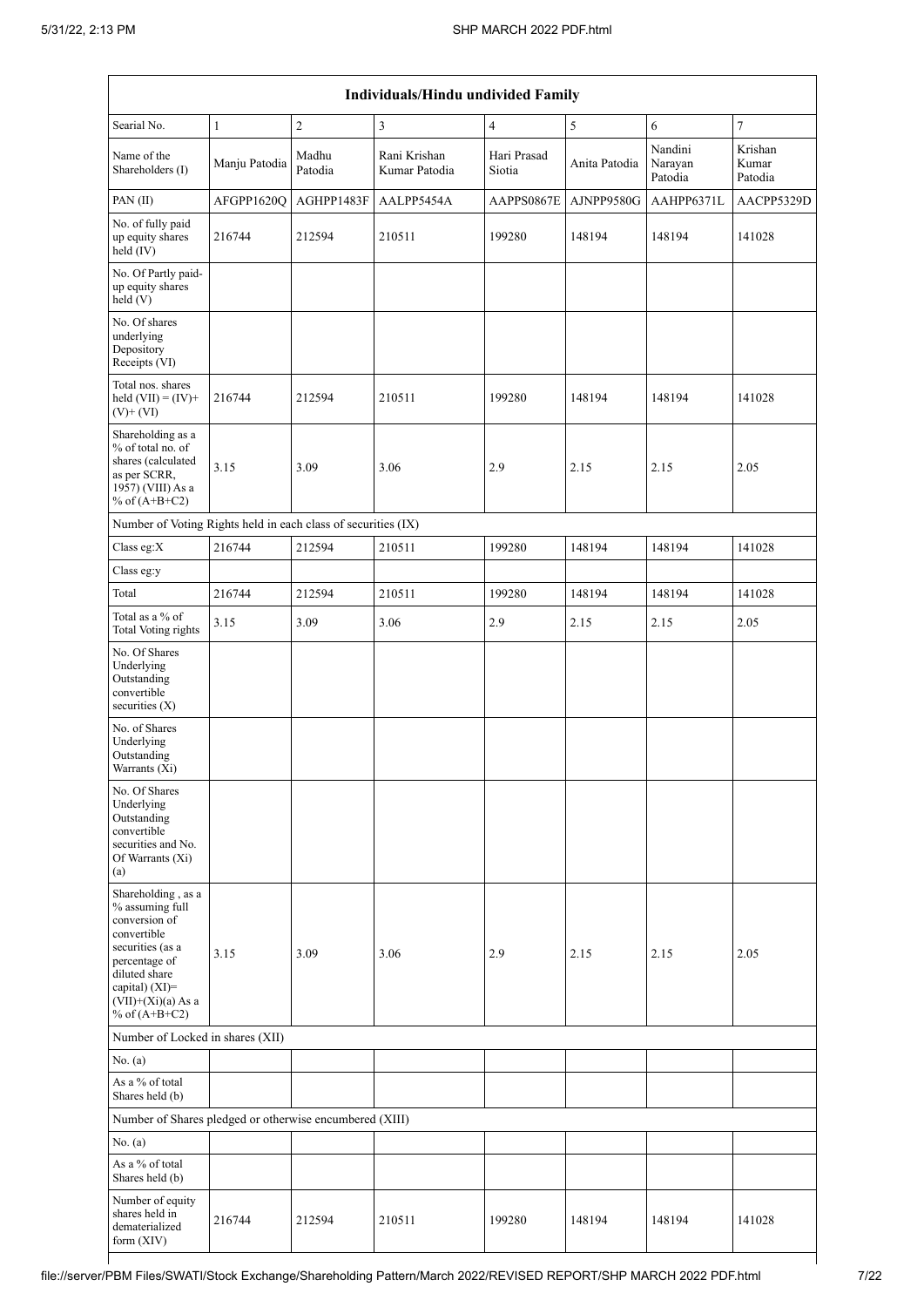| Reason for not providing PAN    |          |          |          |          |          |          |          |
|---------------------------------|----------|----------|----------|----------|----------|----------|----------|
| Reason for not<br>providing PAN |          |          |          |          |          |          |          |
| Shareholder type                | Promoter | Promoter | Promoter | Promoter | Promoter | Promoter | Promoter |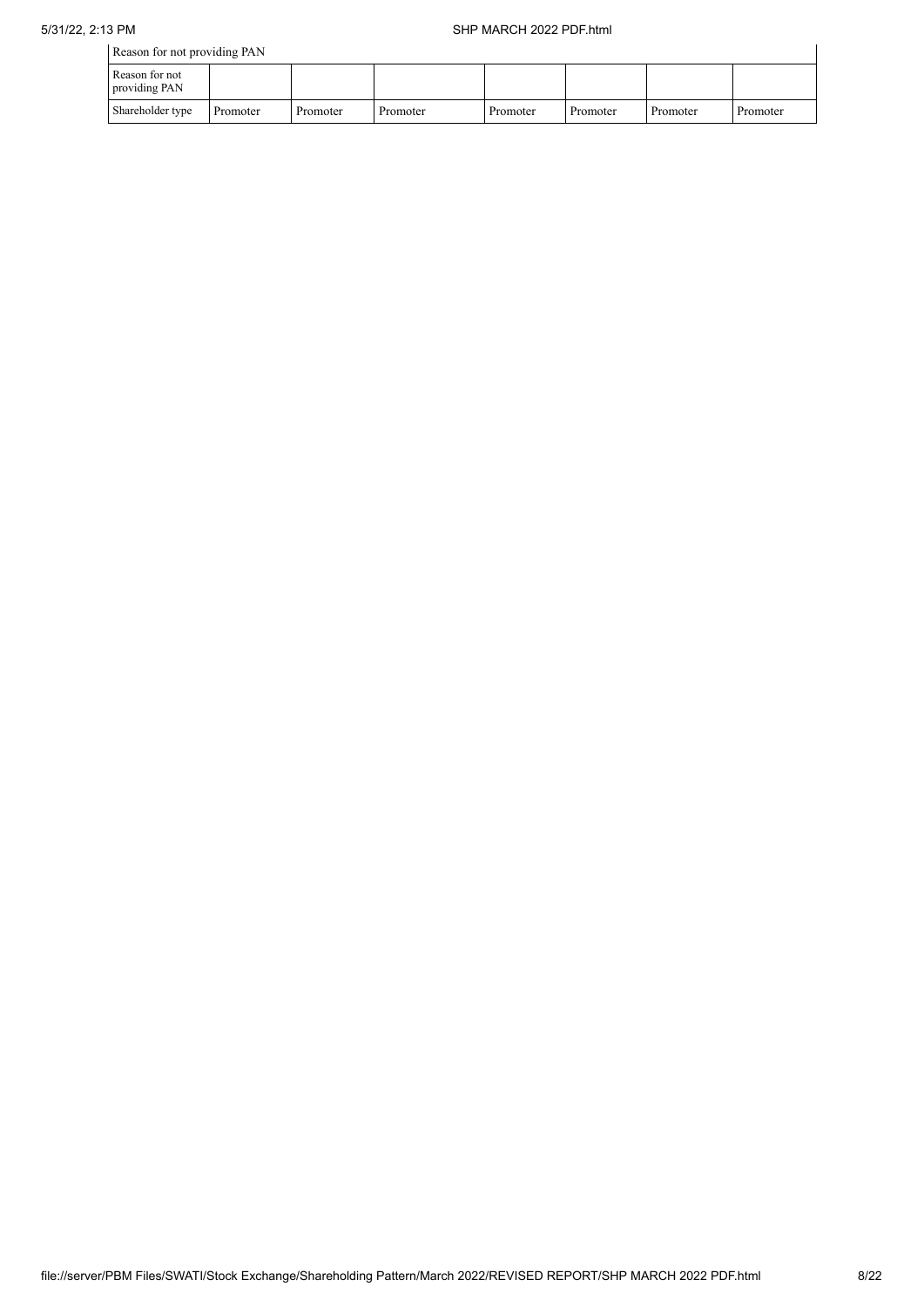|                                                                                                                                                                                          |              |                            | Individuals/Hindu undivided Family |                    |                        |                     |                        |
|------------------------------------------------------------------------------------------------------------------------------------------------------------------------------------------|--------------|----------------------------|------------------------------------|--------------------|------------------------|---------------------|------------------------|
| Searial No.                                                                                                                                                                              | 8            | 9                          | 10                                 | 11                 | 12                     | 13                  | 14                     |
| Name of the<br>Shareholders (I)                                                                                                                                                          | Amit Patodia | Shakuntala<br>Devi Patodia | Siddharth Krishan<br>Kumar Patodia | Narayan<br>Patodia | Mohan Kumar<br>Patodia | Aditi<br>Jussawalla | Priya Gopal<br>Patodia |
| PAN(II)                                                                                                                                                                                  | ABVPP8695A   | AFSPP0374H                 | AGJPP7510M                         | AFKPP4071R         | AEYPP7148E             | AIYPP2170L          | AEDPS4568Q             |
| No. of fully paid<br>up equity shares<br>held (IV)                                                                                                                                       | 78980        | 74386                      | 69007                              | 68849              | 67998                  | 63467               | 56553                  |
| No. Of Partly paid-<br>up equity shares<br>$\hat{hel}$ (V)                                                                                                                               |              |                            |                                    |                    |                        |                     |                        |
| No. Of shares<br>underlying<br>Depository<br>Receipts (VI)                                                                                                                               |              |                            |                                    |                    |                        |                     |                        |
| Total nos. shares<br>held $(VII) = (IV) +$<br>$(V)+(VI)$                                                                                                                                 | 78980        | 74386                      | 69007                              | 68849              | 67998                  | 63467               | 56553                  |
| Shareholding as a<br>% of total no. of<br>shares (calculated<br>as per SCRR,<br>1957) (VIII) As a<br>% of $(A+B+C2)$                                                                     | 1.15         | 1.08                       | $\mathbf{1}$                       | 1                  | 0.99                   | 0.92                | 0.82                   |
| Number of Voting Rights held in each class of securities (IX)                                                                                                                            |              |                            |                                    |                    |                        |                     |                        |
| Class eg:X                                                                                                                                                                               | 78980        | 74386                      | 69007                              | 68849              | 67998                  | 63467               | 56553                  |
| Class eg:y                                                                                                                                                                               |              |                            |                                    |                    |                        |                     |                        |
| Total                                                                                                                                                                                    | 78980        | 74386                      | 69007                              | 68849              | 67998                  | 63467               | 56553                  |
| Total as a % of<br><b>Total Voting rights</b>                                                                                                                                            | 1.15         | 1.08                       | $\mathbf{1}$                       | $\mathbf{1}$       | 0.99                   | 0.92                | 0.82                   |
| No. Of Shares<br>Underlying<br>Outstanding<br>convertible<br>securities (X)                                                                                                              |              |                            |                                    |                    |                        |                     |                        |
| No. of Shares<br>Underlying<br>Outstanding<br>Warrants (Xi)                                                                                                                              |              |                            |                                    |                    |                        |                     |                        |
| No. Of Shares<br>Underlying<br>Outstanding<br>convertible<br>securities and No.<br>Of Warrants (Xi)<br>(a)                                                                               |              |                            |                                    |                    |                        |                     |                        |
| Shareholding, as a<br>% assuming full<br>conversion of<br>convertible<br>securities (as a<br>percentage of<br>diluted share<br>capital) (XI)=<br>$(VII)+(Xi)(a)$ As a<br>% of $(A+B+C2)$ | 1.15         | 1.08                       | 1                                  | 1                  | 0.99                   | 0.92                | 0.82                   |
| Number of Locked in shares (XII)                                                                                                                                                         |              |                            |                                    |                    |                        |                     |                        |
| No. (a)                                                                                                                                                                                  |              |                            |                                    |                    |                        |                     |                        |
| As a % of total<br>Shares held (b)                                                                                                                                                       |              |                            |                                    |                    |                        |                     |                        |
| Number of Shares pledged or otherwise encumbered (XIII)                                                                                                                                  |              |                            |                                    |                    |                        |                     |                        |
| No. (a)                                                                                                                                                                                  |              |                            |                                    |                    |                        |                     |                        |
| As a % of total<br>Shares held (b)                                                                                                                                                       |              |                            |                                    |                    |                        |                     |                        |
| Number of equity<br>shares held in<br>dematerialized<br>form $(XIV)$                                                                                                                     | 78980        | 74386                      | 69007                              | 68849              | 67998                  | 63467               | 56553                  |
| Reason for not providing PAN                                                                                                                                                             |              |                            |                                    |                    |                        |                     |                        |

file://server/PBM Files/SWATI/Stock Exchange/Shareholding Pattern/March 2022/REVISED REPORT/SHP MARCH 2022 PDF.html 9/22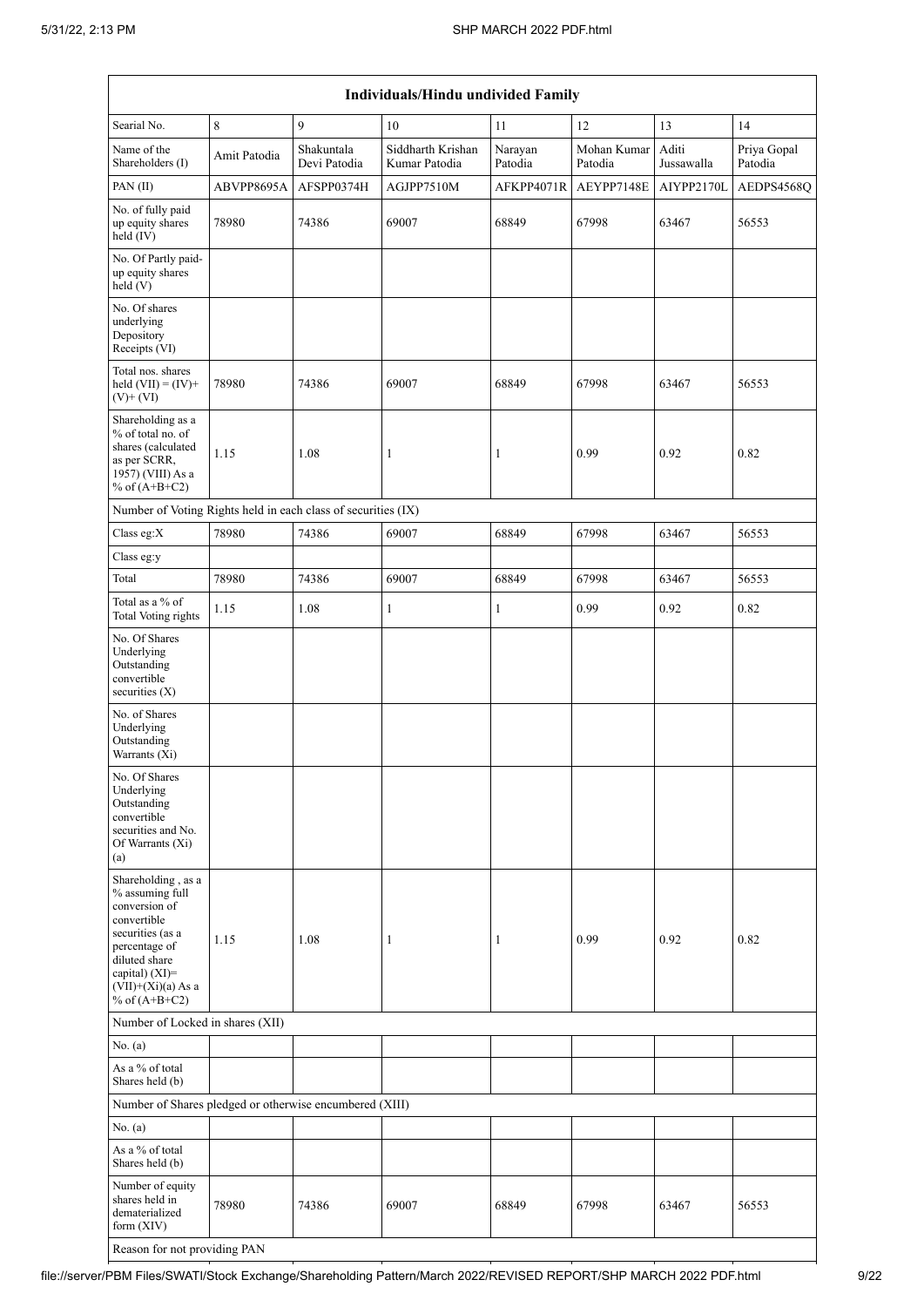| Reason for not<br>providing PAN |          |          |          |          |          |          |          |
|---------------------------------|----------|----------|----------|----------|----------|----------|----------|
| Shareholder type                | Promoter | Promoter | Promoter | Promoter | Promoter | Promoter | Promoter |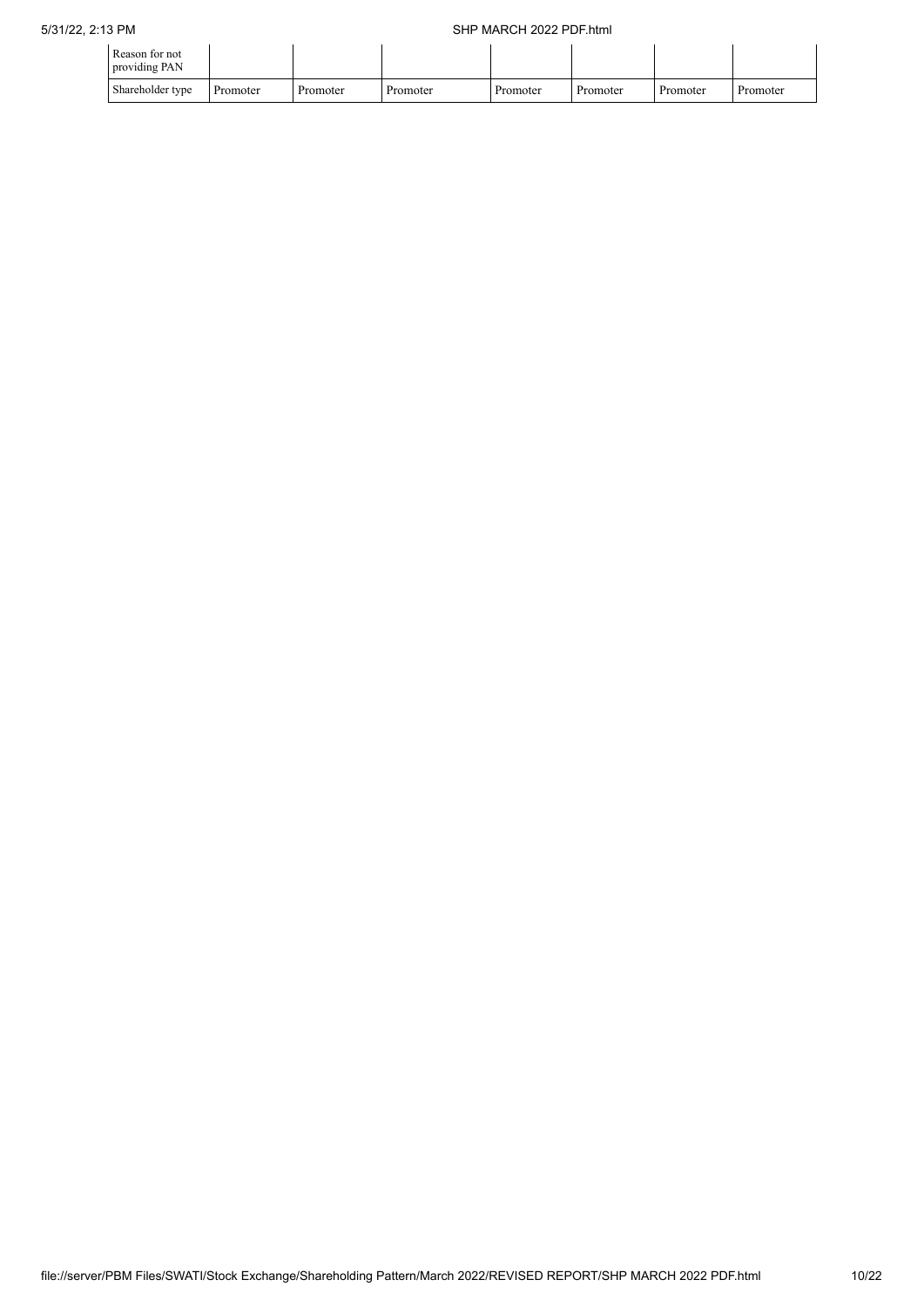|                                                                                                                                                                                          | Individuals/Hindu undivided Family                            |               |               |               |                 |                       |  |  |  |  |  |  |  |  |
|------------------------------------------------------------------------------------------------------------------------------------------------------------------------------------------|---------------------------------------------------------------|---------------|---------------|---------------|-----------------|-----------------------|--|--|--|--|--|--|--|--|
| Searial No.                                                                                                                                                                              | 17<br>19<br>15<br>16<br>18                                    |               |               |               |                 |                       |  |  |  |  |  |  |  |  |
| Name of the<br>Shareholders (I)                                                                                                                                                          | Vikash Patodia                                                | Kirti Patodia | Deven Patodia | Gopal Patodia | Shailja Patodia | Click here to go back |  |  |  |  |  |  |  |  |
| PAN(II)                                                                                                                                                                                  | AFQPP0512D                                                    | AFQPP0511A    | AGIPP9212H    | AFKPP4066Q    | AIHPP4931C      | Total                 |  |  |  |  |  |  |  |  |
| No. of fully paid<br>up equity shares<br>held (IV)                                                                                                                                       | 49518                                                         | 47173         | 45917         | 27369         | 3125            | 1928887               |  |  |  |  |  |  |  |  |
| No. Of Partly paid-<br>up equity shares<br>held (V)                                                                                                                                      |                                                               |               |               |               |                 |                       |  |  |  |  |  |  |  |  |
| No. Of shares<br>underlying<br>Depository<br>Receipts (VI)                                                                                                                               |                                                               |               |               |               |                 |                       |  |  |  |  |  |  |  |  |
| Total nos. shares<br>held $(VII) = (IV) +$<br>$(V)$ + $(VI)$                                                                                                                             | 49518                                                         | 47173         | 45917         | 27369         | 3125            | 1928887               |  |  |  |  |  |  |  |  |
| Shareholding as a<br>% of total no. of<br>shares (calculated<br>as per SCRR,<br>1957) (VIII) As a<br>% of $(A+B+C2)$                                                                     | 0.72                                                          | 0.69          | 0.67          | 0.4           | 0.05            | 28.04                 |  |  |  |  |  |  |  |  |
|                                                                                                                                                                                          | Number of Voting Rights held in each class of securities (IX) |               |               |               |                 |                       |  |  |  |  |  |  |  |  |
| Class eg:X                                                                                                                                                                               | 49518                                                         | 47173         | 45917         | 27369         | 3125            | 1928887               |  |  |  |  |  |  |  |  |
| Class eg:y                                                                                                                                                                               |                                                               |               |               |               |                 |                       |  |  |  |  |  |  |  |  |
| Total                                                                                                                                                                                    | 49518                                                         | 47173         | 45917         | 27369         | 3125            | 1928887               |  |  |  |  |  |  |  |  |
| Total as a % of<br><b>Total Voting rights</b>                                                                                                                                            | 0.72                                                          | 0.69          | 0.67          | 0.4           | 0.05            | 28.04                 |  |  |  |  |  |  |  |  |
| No. Of Shares<br>Underlying<br>Outstanding<br>convertible<br>securities (X)                                                                                                              |                                                               |               |               |               |                 |                       |  |  |  |  |  |  |  |  |
| No. of Shares<br>Underlying<br>Outstanding<br>Warrants (Xi)                                                                                                                              |                                                               |               |               |               |                 |                       |  |  |  |  |  |  |  |  |
| No. Of Shares<br>Underlying<br>Outstanding<br>convertible<br>securities and No.<br>Of Warrants (Xi)<br>(a)                                                                               |                                                               |               |               |               |                 |                       |  |  |  |  |  |  |  |  |
| Shareholding, as a<br>% assuming full<br>conversion of<br>convertible<br>securities (as a<br>percentage of<br>diluted share<br>capital) (XI)=<br>$(VII)+(Xi)(a)$ As a<br>% of $(A+B+C2)$ | 0.72                                                          | 0.69          | 0.67          | 0.4           | 0.05            | 28.04                 |  |  |  |  |  |  |  |  |
| Number of Locked in shares (XII)                                                                                                                                                         |                                                               |               |               |               |                 |                       |  |  |  |  |  |  |  |  |
| No. (a)                                                                                                                                                                                  |                                                               |               |               |               |                 |                       |  |  |  |  |  |  |  |  |
| As a % of total<br>Shares held (b)                                                                                                                                                       |                                                               |               |               |               |                 |                       |  |  |  |  |  |  |  |  |
|                                                                                                                                                                                          | Number of Shares pledged or otherwise encumbered (XIII)       |               |               |               |                 |                       |  |  |  |  |  |  |  |  |
| No. (a)                                                                                                                                                                                  |                                                               |               |               |               |                 |                       |  |  |  |  |  |  |  |  |
| As a % of total<br>Shares held (b)                                                                                                                                                       |                                                               |               |               |               |                 |                       |  |  |  |  |  |  |  |  |
| Number of equity<br>shares held in<br>dematerialized<br>form (XIV)                                                                                                                       | 49518                                                         | 47173         | 45917         | 27369         | 3125            | 1928887               |  |  |  |  |  |  |  |  |
| Reason for not providing PAN                                                                                                                                                             |                                                               |               |               |               |                 |                       |  |  |  |  |  |  |  |  |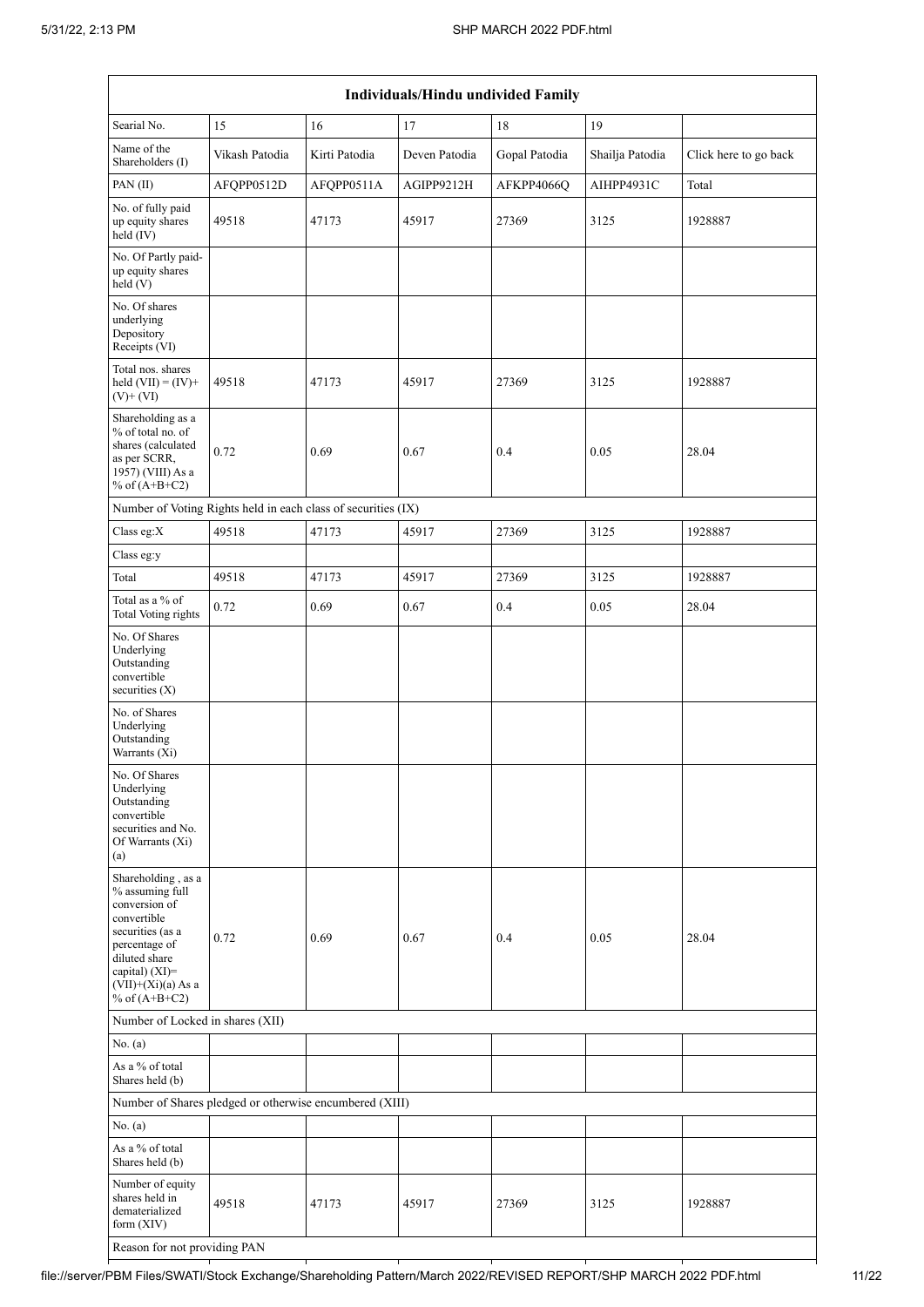| Reason for not<br>providing PAN |          |          |          |          |          |  |
|---------------------------------|----------|----------|----------|----------|----------|--|
| Shareholder type                | Promoter | Promoter | Promoter | Promoter | Promoter |  |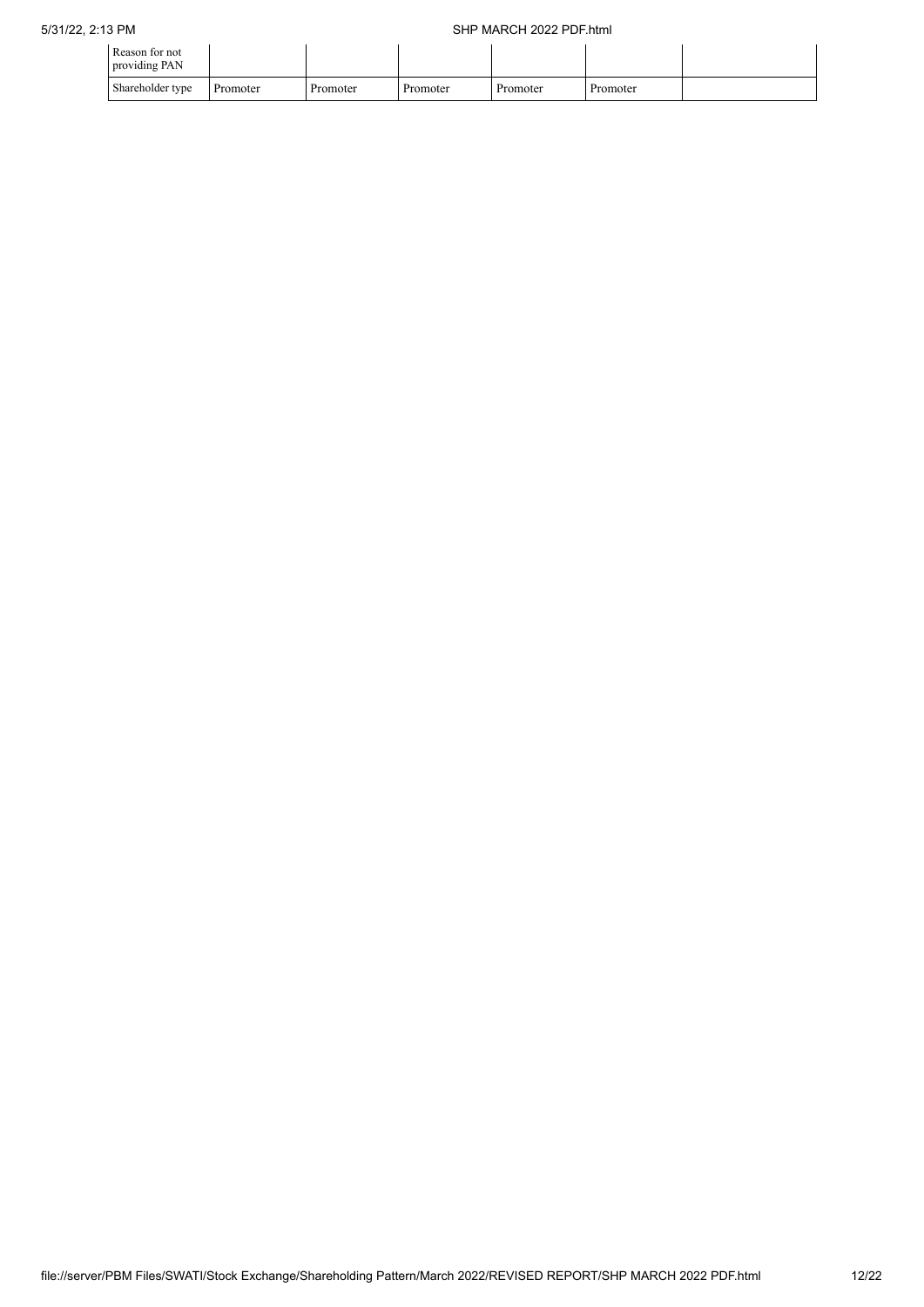| Any Other (specify)                                                                                                                                                                  |                                   |                            |                                   |                                                     |                                   |                                               |                                |
|--------------------------------------------------------------------------------------------------------------------------------------------------------------------------------------|-----------------------------------|----------------------------|-----------------------------------|-----------------------------------------------------|-----------------------------------|-----------------------------------------------|--------------------------------|
| Searial No.                                                                                                                                                                          | 1                                 | $\overline{c}$             | 3                                 | $\overline{4}$                                      | 5                                 | 6                                             | $\tau$                         |
| Category                                                                                                                                                                             | <b>Bodies</b><br>Corporate        | <b>Bodies</b><br>Corporate | <b>Bodies</b><br>Corporate        | <b>Bodies</b><br>Corporate                          | <b>Bodies</b><br>Corporate        | <b>Bodies</b><br>Corporate                    | <b>Bodies</b><br>Corporate     |
| Name of the<br>Shareholders (I)                                                                                                                                                      | Sambhu<br>Investments<br>Pvt.Ltd. | Patodia Syntex<br>Limited  | Trikon<br>Investments<br>Pvt.Ltd. | Eurotex<br>Industries And<br><b>Exports Limited</b> | Rajiv Agencies<br>Private Limited | Shashank<br>Investments<br>Private<br>Limited | Chandramauli<br>Inv. Pvt. Ltd. |
| PAN(II)                                                                                                                                                                              | AADCS7502H                        | AAACP4751E                 | AABCT2167P                        | AAACE1569M                                          | AAACR0423K                        | AACCS1067L                                    | AAACC6324L                     |
| No. of the<br>Shareholders (I)                                                                                                                                                       | 1                                 | 1                          | $\mathbf{1}$                      | $\mathbf{1}$                                        | $\mathbf{1}$                      | $\mathbf{1}$                                  | 1                              |
| No. of fully paid<br>up equity shares<br>held (IV)                                                                                                                                   | 779320                            | 712957                     | 557834                            | 358345                                              | 222848                            | 89512                                         | 56314                          |
| No. Of Partly paid-<br>up equity shares<br>held(V)                                                                                                                                   |                                   |                            |                                   |                                                     |                                   |                                               |                                |
| No. Of shares<br>underlying<br>Depository<br>Receipts (VI)                                                                                                                           |                                   |                            |                                   |                                                     |                                   |                                               |                                |
| Total nos. shares<br>held $(VII) = (IV) +$<br>$(V)$ + $(VI)$                                                                                                                         | 779320                            | 712957                     | 557834                            | 358345                                              | 222848                            | 89512                                         | 56314                          |
| Shareholding as a<br>% of total no. of<br>shares (calculated<br>as per SCRR,<br>1957) (VIII) As a<br>% of $(A+B+C2)$                                                                 | 11.33                             | 10.36                      | 8.11                              | 5.21                                                | 3.24                              | 1.3                                           | 0.82                           |
| Number of Voting Rights held in each class of securities (IX)                                                                                                                        |                                   |                            |                                   |                                                     |                                   |                                               |                                |
| Class eg: X                                                                                                                                                                          | 779320                            | 712957                     | 557834                            | 358345                                              | 222848                            | 89512                                         | 56314                          |
| Class eg:y                                                                                                                                                                           |                                   |                            |                                   |                                                     |                                   |                                               |                                |
| Total                                                                                                                                                                                | 779320                            | 712957                     | 557834                            | 358345                                              | 222848                            | 89512                                         | 56314                          |
| Total as a % of<br><b>Total Voting rights</b>                                                                                                                                        | 11.33                             | 10.36                      | 8.11                              | 5.21                                                | 3.24                              | 1.3                                           | 0.82                           |
| No. Of Shares<br>Underlying<br>Outstanding<br>convertible<br>securities $(X)$                                                                                                        |                                   |                            |                                   |                                                     |                                   |                                               |                                |
| No. of Shares<br>Underlying<br>Outstanding<br>Warrants (Xi)                                                                                                                          |                                   |                            |                                   |                                                     |                                   |                                               |                                |
| No. Of Shares<br>Underlying<br>Outstanding<br>convertible<br>securities and No.<br>Of Warrants (Xi)<br>(a)                                                                           |                                   |                            |                                   |                                                     |                                   |                                               |                                |
| Shareholding, as a<br>% assuming full<br>conversion of<br>convertible<br>securities (as a<br>percentage of<br>diluted share<br>capital) (XI)=<br>$(VII)+(X)$ As a %<br>of $(A+B+C2)$ | 11.33                             | 10.36                      | 8.11                              | 5.21                                                | 3.24                              | 1.3                                           | 0.82                           |
| Number of Locked in shares (XII)                                                                                                                                                     |                                   |                            |                                   |                                                     |                                   |                                               |                                |
| No. (a)                                                                                                                                                                              |                                   |                            |                                   |                                                     |                                   |                                               |                                |
| As a $\%$ of total<br>Shares held (b)                                                                                                                                                |                                   |                            |                                   |                                                     |                                   |                                               |                                |
| Number of Shares pledged or otherwise encumbered (XIII)                                                                                                                              |                                   |                            |                                   |                                                     |                                   |                                               |                                |
| No. (a)                                                                                                                                                                              |                                   |                            |                                   |                                                     |                                   |                                               |                                |
|                                                                                                                                                                                      |                                   |                            |                                   |                                                     |                                   |                                               |                                |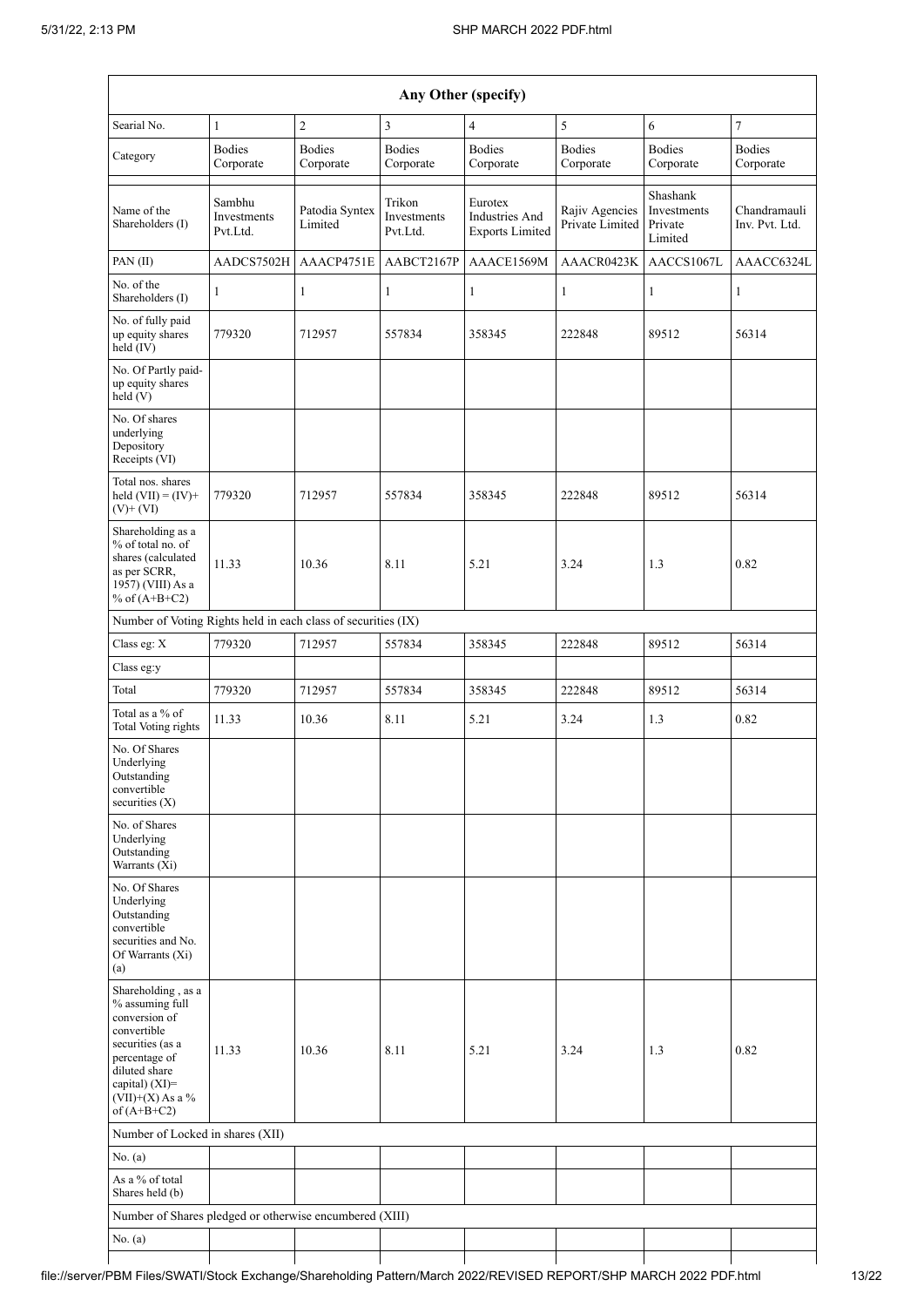## 5/31/22, 2:13 PM SHP MARCH 2022 PDF.html

| As a % of total<br>Shares held (b)                                   |                   |                   |                   |                |                   |                   |                   |
|----------------------------------------------------------------------|-------------------|-------------------|-------------------|----------------|-------------------|-------------------|-------------------|
| Number of equity<br>shares held in<br>dematerialized<br>form $(XIV)$ | 779320            | 712957            | 557834            | 358345         | 222848            | 89512             | 56314             |
| Reason for not providing PAN                                         |                   |                   |                   |                |                   |                   |                   |
| Reason for not<br>providing PAN                                      |                   |                   |                   |                |                   |                   |                   |
| Shareholder type                                                     | Promoter<br>Group | Promoter<br>Group | Promoter<br>Group | Promoter Group | Promoter<br>Group | Promoter<br>Group | Promoter<br>Group |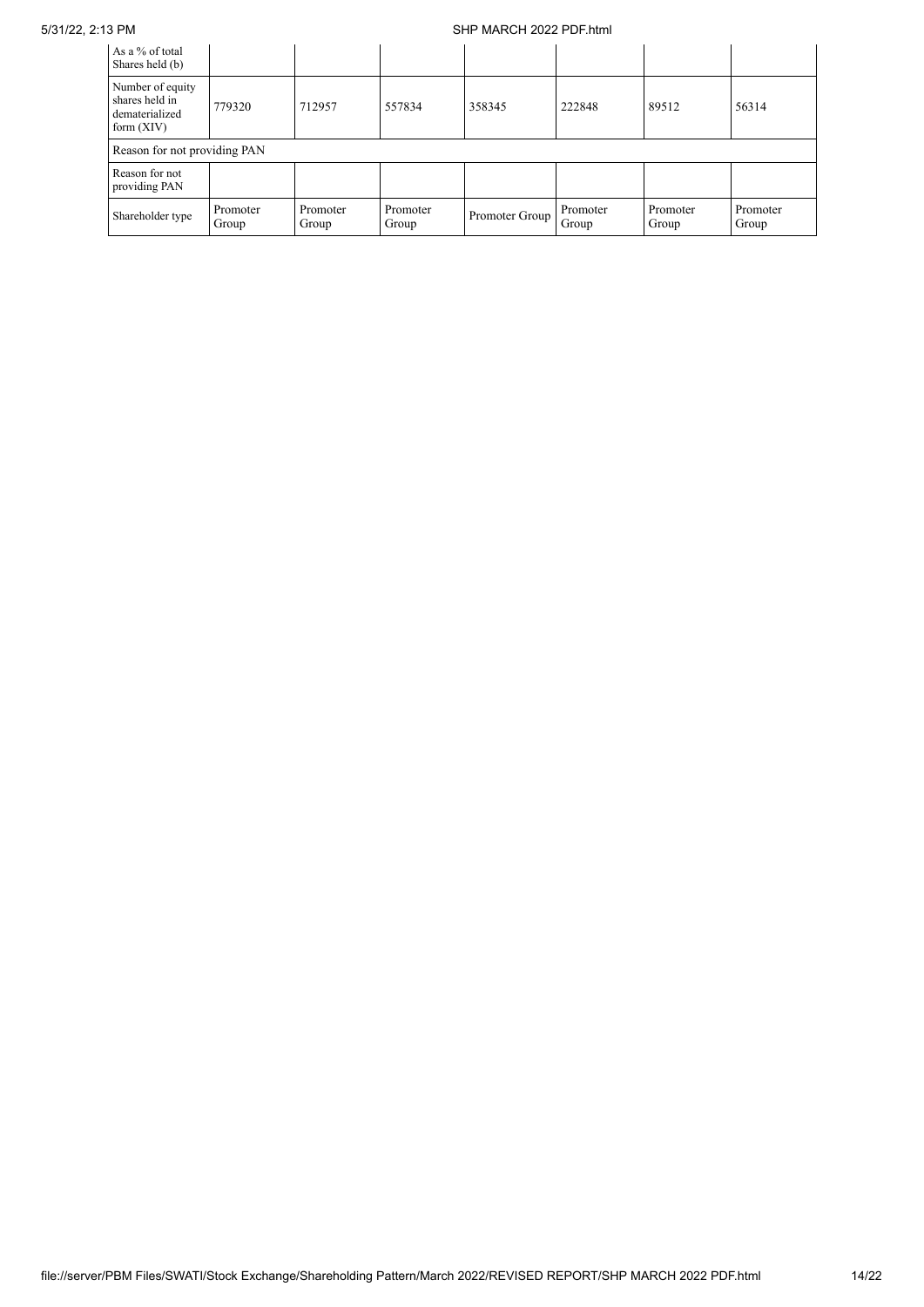| Any Other (specify)                                                                                                                                                                  |                                                               |                                         |                          |  |  |  |  |
|--------------------------------------------------------------------------------------------------------------------------------------------------------------------------------------|---------------------------------------------------------------|-----------------------------------------|--------------------------|--|--|--|--|
| Searial No.                                                                                                                                                                          | $\,8\,$                                                       | 9                                       |                          |  |  |  |  |
| Category                                                                                                                                                                             | <b>Bodies Corporate</b>                                       | <b>Bodies Corporate</b>                 | Click here to go<br>back |  |  |  |  |
| Name of the<br>Shareholders (I)                                                                                                                                                      | Thrust Investment And Management Consultants Pvt<br>Ltd       | Maharashtra Fibre And Syntex<br>Limited |                          |  |  |  |  |
| PAN(II)                                                                                                                                                                              | AAACT1490L                                                    | AABCM1006C                              | Total                    |  |  |  |  |
| No. of the<br>Shareholders (I)                                                                                                                                                       | 1                                                             | $\mathbf{1}$                            | 9                        |  |  |  |  |
| No. of fully paid<br>up equity shares<br>held (IV)                                                                                                                                   | 6473                                                          | 447                                     | 2784050                  |  |  |  |  |
| No. Of Partly paid-<br>up equity shares<br>held (V)                                                                                                                                  |                                                               |                                         |                          |  |  |  |  |
| No. Of shares<br>underlying<br>Depository<br>Receipts (VI)                                                                                                                           |                                                               |                                         |                          |  |  |  |  |
| Total nos. shares<br>held $(VII) = (IV) +$<br>$(V)$ + $(VI)$                                                                                                                         | 6473                                                          | 447                                     | 2784050                  |  |  |  |  |
| Shareholding as a<br>% of total no. of<br>shares (calculated<br>as per SCRR,<br>1957) (VIII) As a<br>% of $(A+B+C2)$                                                                 | 0.09                                                          | 0.01                                    | 40.47                    |  |  |  |  |
|                                                                                                                                                                                      | Number of Voting Rights held in each class of securities (IX) |                                         |                          |  |  |  |  |
| Class eg: X                                                                                                                                                                          | 6473                                                          | 447                                     | 2784050                  |  |  |  |  |
| Class eg:y                                                                                                                                                                           |                                                               |                                         |                          |  |  |  |  |
| Total                                                                                                                                                                                | 6473                                                          | 447                                     | 2784050                  |  |  |  |  |
| Total as a $\%$ of<br><b>Total Voting rights</b>                                                                                                                                     | 0.09                                                          | $0.01\,$                                | 40.47                    |  |  |  |  |
| No. Of Shares<br>Underlying<br>Outstanding<br>convertible<br>securities (X)                                                                                                          |                                                               |                                         |                          |  |  |  |  |
| No. of Shares<br>Underlying<br>Outstanding<br>Warrants (Xi)                                                                                                                          |                                                               |                                         |                          |  |  |  |  |
| No. Of Shares<br>Underlying<br>Outstanding<br>convertible<br>securities and No.<br>Of Warrants (Xi)<br>(a)                                                                           |                                                               |                                         |                          |  |  |  |  |
| Shareholding, as a<br>% assuming full<br>conversion of<br>convertible<br>securities (as a<br>percentage of<br>diluted share<br>capital) (XI)=<br>$(VII)+(X)$ As a %<br>of $(A+B+C2)$ | 0.09                                                          | 0.01                                    | 40.47                    |  |  |  |  |
| Number of Locked in shares (XII)                                                                                                                                                     |                                                               |                                         |                          |  |  |  |  |
| No. (a)                                                                                                                                                                              |                                                               |                                         |                          |  |  |  |  |
| As a % of total<br>Shares held (b)                                                                                                                                                   |                                                               |                                         |                          |  |  |  |  |
|                                                                                                                                                                                      | Number of Shares pledged or otherwise encumbered (XIII)       |                                         |                          |  |  |  |  |
| No. (a)                                                                                                                                                                              |                                                               |                                         |                          |  |  |  |  |
| As a % of total<br>Shares held (b)                                                                                                                                                   |                                                               |                                         |                          |  |  |  |  |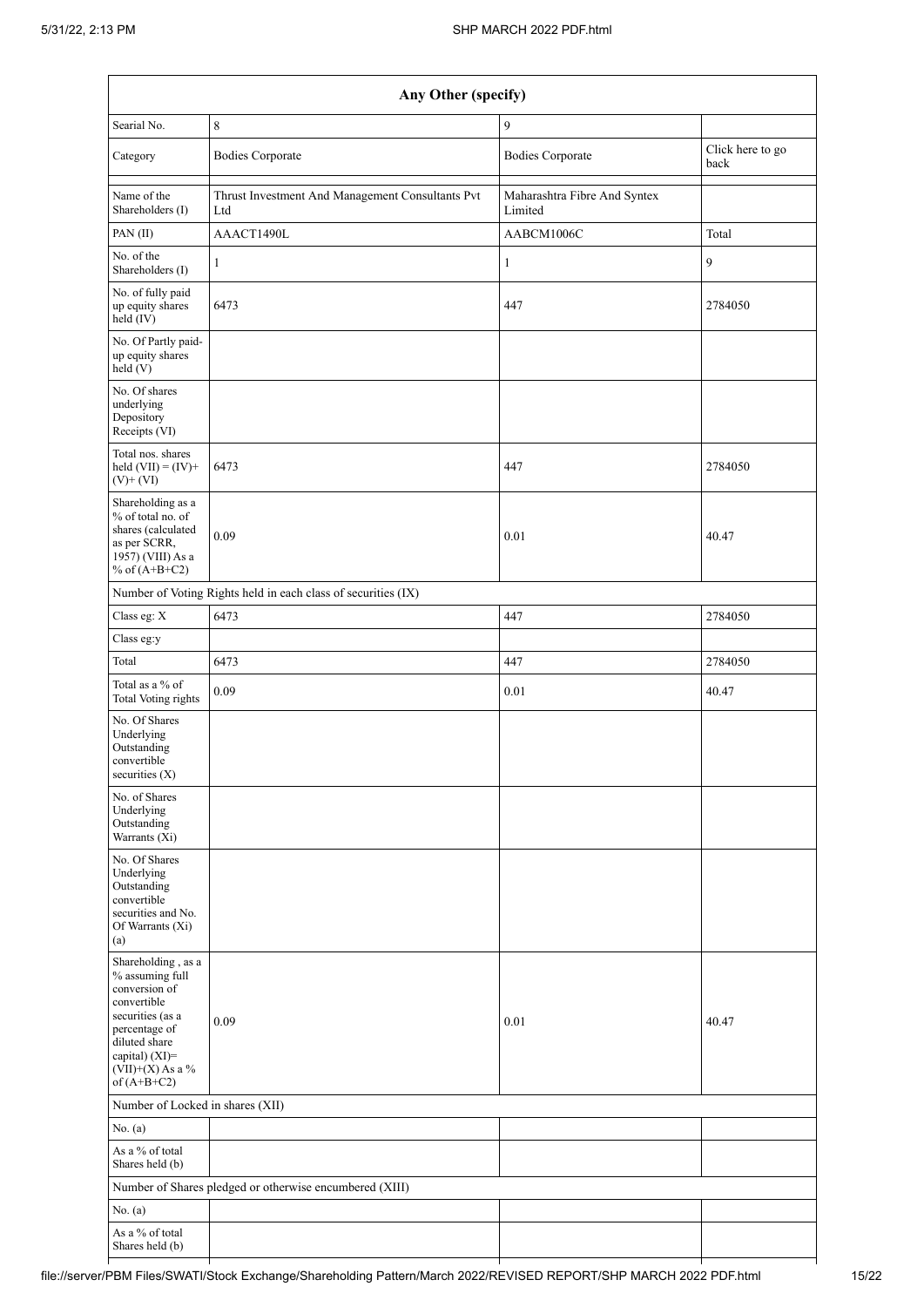## 5/31/22, 2:13 PM SHP MARCH 2022 PDF.html

| Number of equity<br>shares held in<br>dematerialized<br>form $(XIV)$ | 6473           | 447            | 2784050 |
|----------------------------------------------------------------------|----------------|----------------|---------|
| Reason for not providing PAN                                         |                |                |         |
| Reason for not<br>providing PAN                                      |                |                |         |
| Shareholder type                                                     | Promoter Group | Promoter Group |         |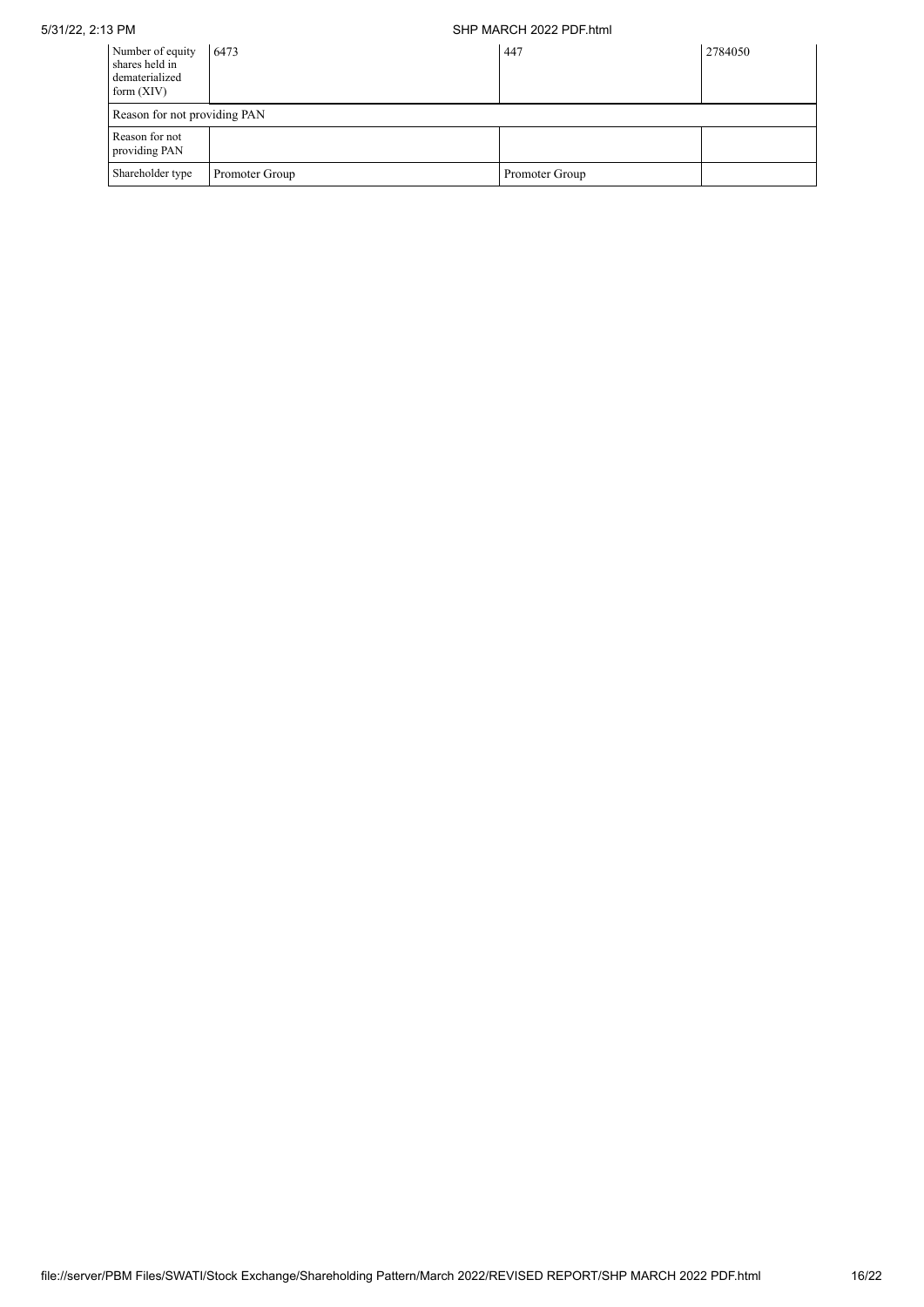$\mathbf{r}$ 

| Individuals (NonResident Individuals/Foreign Individuals)                                                                                                                            |                                                               |                        |                       |  |  |  |  |  |
|--------------------------------------------------------------------------------------------------------------------------------------------------------------------------------------|---------------------------------------------------------------|------------------------|-----------------------|--|--|--|--|--|
| Searial No.                                                                                                                                                                          | $\,1$                                                         | $\sqrt{2}$             |                       |  |  |  |  |  |
| Name of the<br>Shareholders (I)                                                                                                                                                      | Yashvardhan Narayan Patodia                                   | Gaurav Narayan Patodia | Click here to go back |  |  |  |  |  |
| PAN(II)                                                                                                                                                                              | AHUPP6284E                                                    | AFHPP3397M             | Total                 |  |  |  |  |  |
| No. of fully paid<br>up equity shares<br>held (IV)                                                                                                                                   | 47173                                                         | 44995                  | 92168                 |  |  |  |  |  |
| No. Of Partly paid-<br>up equity shares<br>held (V)                                                                                                                                  |                                                               |                        |                       |  |  |  |  |  |
| No. Of shares<br>underlying<br>Depository<br>Receipts (VI)                                                                                                                           |                                                               |                        |                       |  |  |  |  |  |
| Total nos. shares<br>held $(VII) = (IV) +$<br>$(V)$ + $(VI)$                                                                                                                         | 47173                                                         | 44995                  | 92168                 |  |  |  |  |  |
| Shareholding as a<br>% of total no. of<br>shares (calculated<br>as per SCRR,<br>1957) (VIII) As a<br>% of $(A+B+C2)$                                                                 | 0.69                                                          | 0.65                   | 1.34                  |  |  |  |  |  |
|                                                                                                                                                                                      | Number of Voting Rights held in each class of securities (IX) |                        |                       |  |  |  |  |  |
| Class eg: X                                                                                                                                                                          | 47173                                                         | 44995                  | 92168                 |  |  |  |  |  |
| Class eg:y                                                                                                                                                                           |                                                               |                        |                       |  |  |  |  |  |
| Total                                                                                                                                                                                | 47173                                                         | 44995                  | 92168                 |  |  |  |  |  |
| Total as a % of<br><b>Total Voting rights</b>                                                                                                                                        | 0.69                                                          | 0.65                   | 1.34                  |  |  |  |  |  |
| No. Of Shares<br>Underlying<br>Outstanding<br>convertible<br>securities $(X)$                                                                                                        |                                                               |                        |                       |  |  |  |  |  |
| No. of Shares<br>Underlying<br>Outstanding<br>Warrants (Xi)                                                                                                                          |                                                               |                        |                       |  |  |  |  |  |
| No. Of Shares<br>Underlying<br>Outstanding<br>convertible<br>securities and No.<br>Of Warrants (Xi)<br>(a)                                                                           |                                                               |                        |                       |  |  |  |  |  |
| Shareholding, as a<br>% assuming full<br>conversion of<br>convertible<br>securities (as a<br>percentage of<br>diluted share<br>capital) (XI)=<br>$(VII)+(X)$ As a %<br>of $(A+B+C2)$ | 0.69                                                          | 0.65                   | 1.34                  |  |  |  |  |  |
| Number of Locked in shares (XII)                                                                                                                                                     |                                                               |                        |                       |  |  |  |  |  |
| No. (a)                                                                                                                                                                              |                                                               |                        |                       |  |  |  |  |  |
| As a % of total<br>Shares held (b)                                                                                                                                                   |                                                               |                        |                       |  |  |  |  |  |
|                                                                                                                                                                                      | Number of Shares pledged or otherwise encumbered (XIII)       |                        |                       |  |  |  |  |  |
| No. (a)                                                                                                                                                                              |                                                               |                        |                       |  |  |  |  |  |
| As a % of total<br>Shares held (b)                                                                                                                                                   |                                                               |                        |                       |  |  |  |  |  |
| Number of equity<br>shares held in<br>dematerialized<br>form (XIV)                                                                                                                   | 47173                                                         | 44995                  | 92168                 |  |  |  |  |  |
| Reason for not providing PAN                                                                                                                                                         |                                                               |                        |                       |  |  |  |  |  |

 $\overline{1}$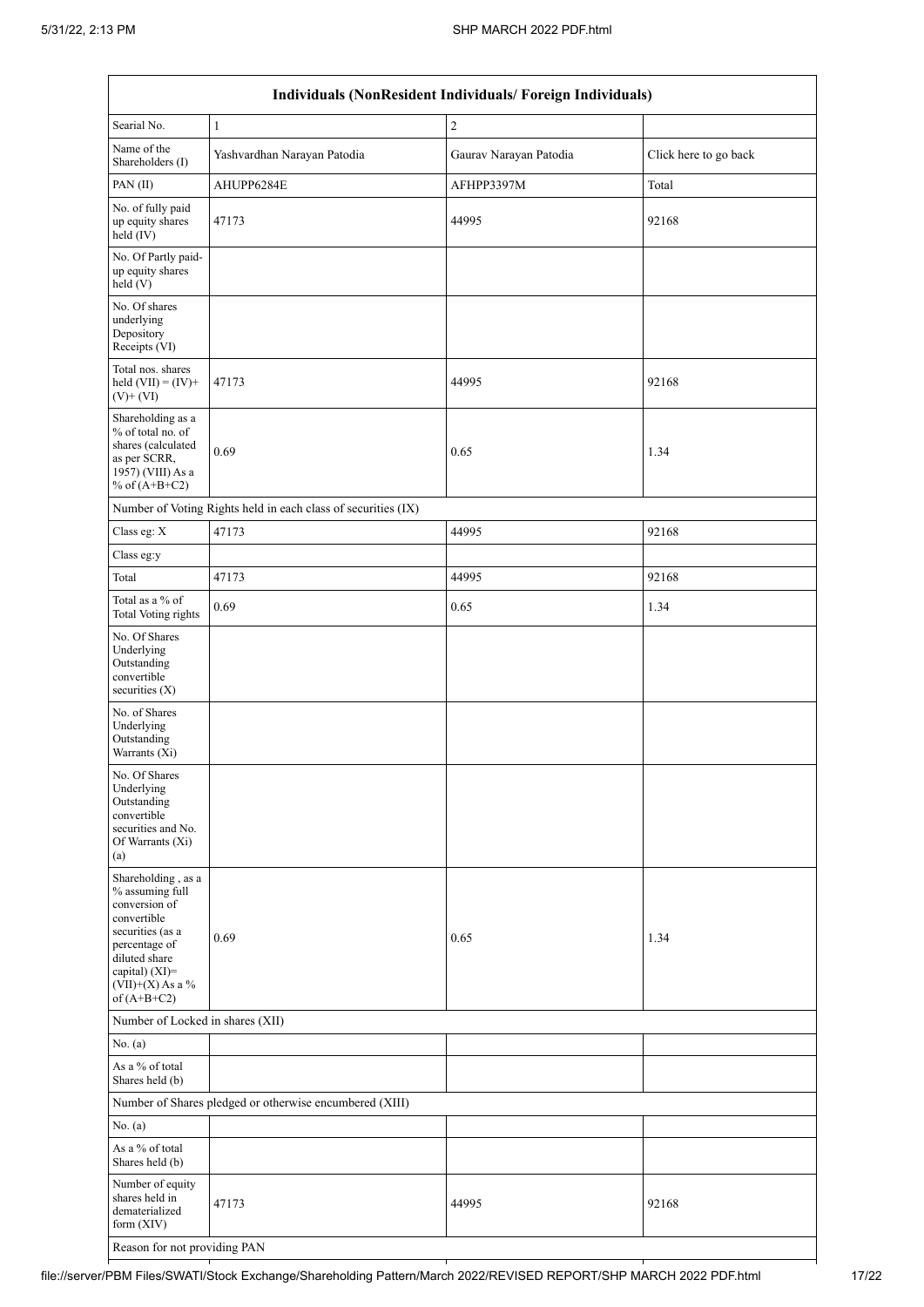| Reason for not<br>providing PAN |          |          |  |
|---------------------------------|----------|----------|--|
| Shareholder type                | Promoter | Promoter |  |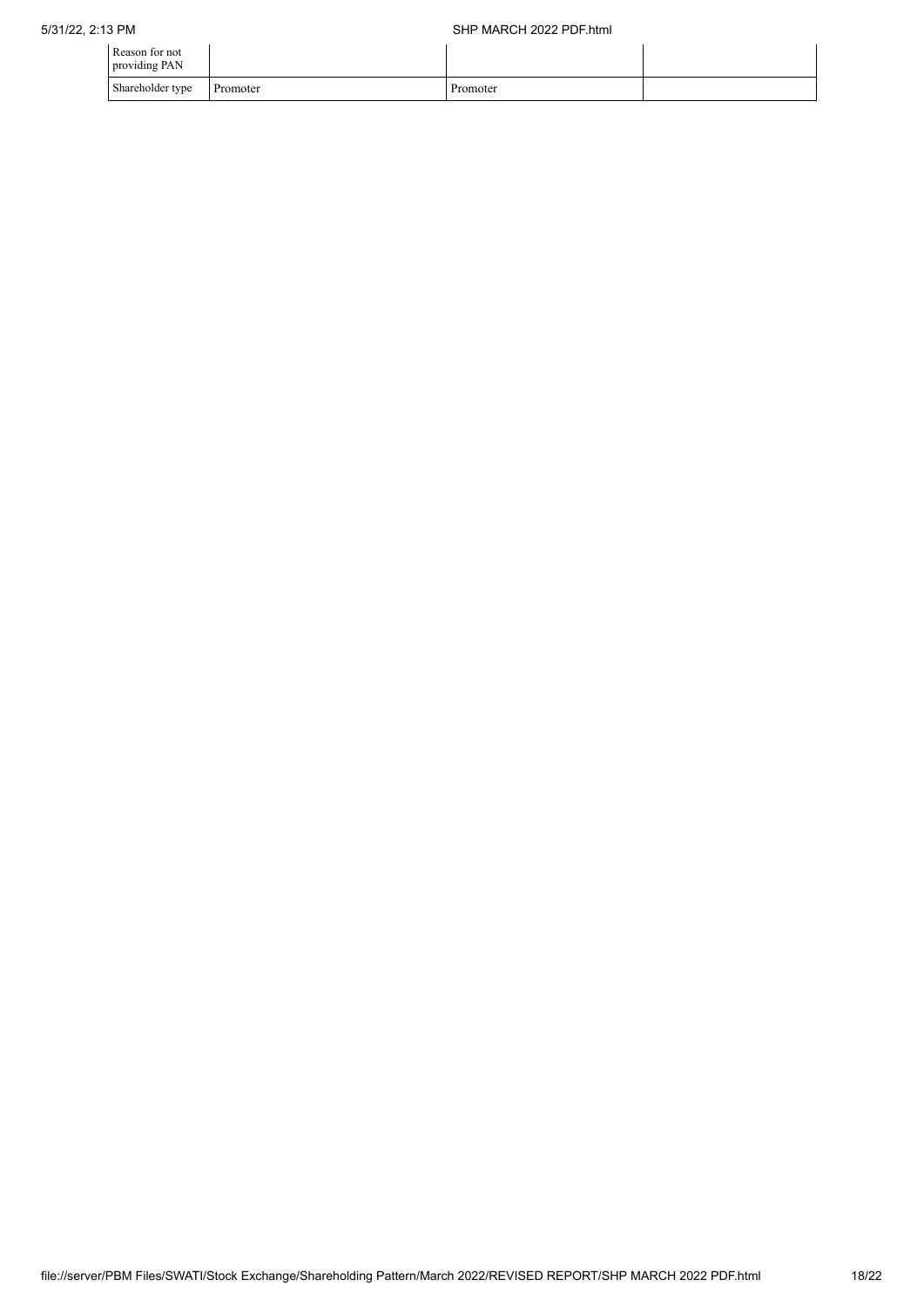$\mathsf{r}$ 

| Individuals - ii. Individual shareholders holding nominal share capital in excess of Rs. 2 lakhs.                                                                                       |              |                                                               |                         |                       |  |  |  |
|-----------------------------------------------------------------------------------------------------------------------------------------------------------------------------------------|--------------|---------------------------------------------------------------|-------------------------|-----------------------|--|--|--|
| Searial No.                                                                                                                                                                             | $\mathbf{1}$ | $\sqrt{2}$                                                    | $\overline{\mathbf{3}}$ |                       |  |  |  |
| Name of the<br>Shareholders (I)                                                                                                                                                         | Sangeetha S  | Santosh Sitaram Goenka                                        | Sunita Santosh Goenka   | Click here to go back |  |  |  |
| PAN(II)                                                                                                                                                                                 | AIJPS3739F   | AACPG6728R                                                    | AAPPG4403N              | Total                 |  |  |  |
| No. of fully paid<br>up equity shares<br>held (IV)                                                                                                                                      | 92530        | 167236                                                        | 98440                   | 358206                |  |  |  |
| No. Of Partly paid-<br>up equity shares<br>held(V)                                                                                                                                      |              |                                                               |                         |                       |  |  |  |
| No. Of shares<br>underlying<br>Depository<br>Receipts (VI)                                                                                                                              |              |                                                               |                         |                       |  |  |  |
| Total nos. shares<br>held $(VII) = (IV) +$<br>$(V)+(VI)$                                                                                                                                | 92530        | 167236                                                        | 98440                   | 358206                |  |  |  |
| Shareholding as a<br>% of total no. of<br>shares (calculated<br>as per SCRR,<br>1957) (VIII) As a<br>% of $(A+B+C2)$                                                                    | 1.35         | 2.43                                                          | 1.43                    | 5.21                  |  |  |  |
|                                                                                                                                                                                         |              | Number of Voting Rights held in each class of securities (IX) |                         |                       |  |  |  |
| Class eg: X                                                                                                                                                                             | 92530        | 167236                                                        | 98440                   | 358206                |  |  |  |
| Class eg:y                                                                                                                                                                              |              |                                                               |                         |                       |  |  |  |
| Total                                                                                                                                                                                   | 92530        | 167236                                                        | 98440                   | 358206                |  |  |  |
| Total as a % of<br><b>Total Voting rights</b>                                                                                                                                           | 1.35         | 2.43                                                          | 1.43                    | 5.21                  |  |  |  |
| No. Of Shares<br>Underlying<br>Outstanding<br>convertible<br>securities $(X)$                                                                                                           |              |                                                               |                         |                       |  |  |  |
| No. of Shares<br>Underlying<br>Outstanding<br>Warrants (Xi)                                                                                                                             |              |                                                               |                         |                       |  |  |  |
| No. Of Shares<br>Underlying<br>Outstanding<br>convertible<br>securities and No.<br>Of Warrants (Xi)<br>(a)                                                                              |              |                                                               |                         |                       |  |  |  |
| Shareholding, as a<br>% assuming full<br>conversion of<br>convertible<br>securities (as a<br>percentage of<br>diluted share<br>capital) $(XI)$ =<br>$(VII)+(X)$ As a %<br>of $(A+B+C2)$ | 1.35         | 2.43                                                          | 1.43                    | 5.21                  |  |  |  |
| Number of Locked in shares (XII)                                                                                                                                                        |              |                                                               |                         |                       |  |  |  |
| No. $(a)$                                                                                                                                                                               |              |                                                               |                         |                       |  |  |  |
| As a % of total<br>Shares held (b)                                                                                                                                                      |              |                                                               |                         |                       |  |  |  |
| Number of equity<br>shares held in<br>dematerialized<br>form (XIV)                                                                                                                      | 92530        | 167236                                                        | 98440                   | 358206                |  |  |  |
| Reason for not providing PAN                                                                                                                                                            |              |                                                               |                         |                       |  |  |  |
| Reason for not<br>providing PAN                                                                                                                                                         |              |                                                               |                         |                       |  |  |  |

 $\overline{\phantom{a}}$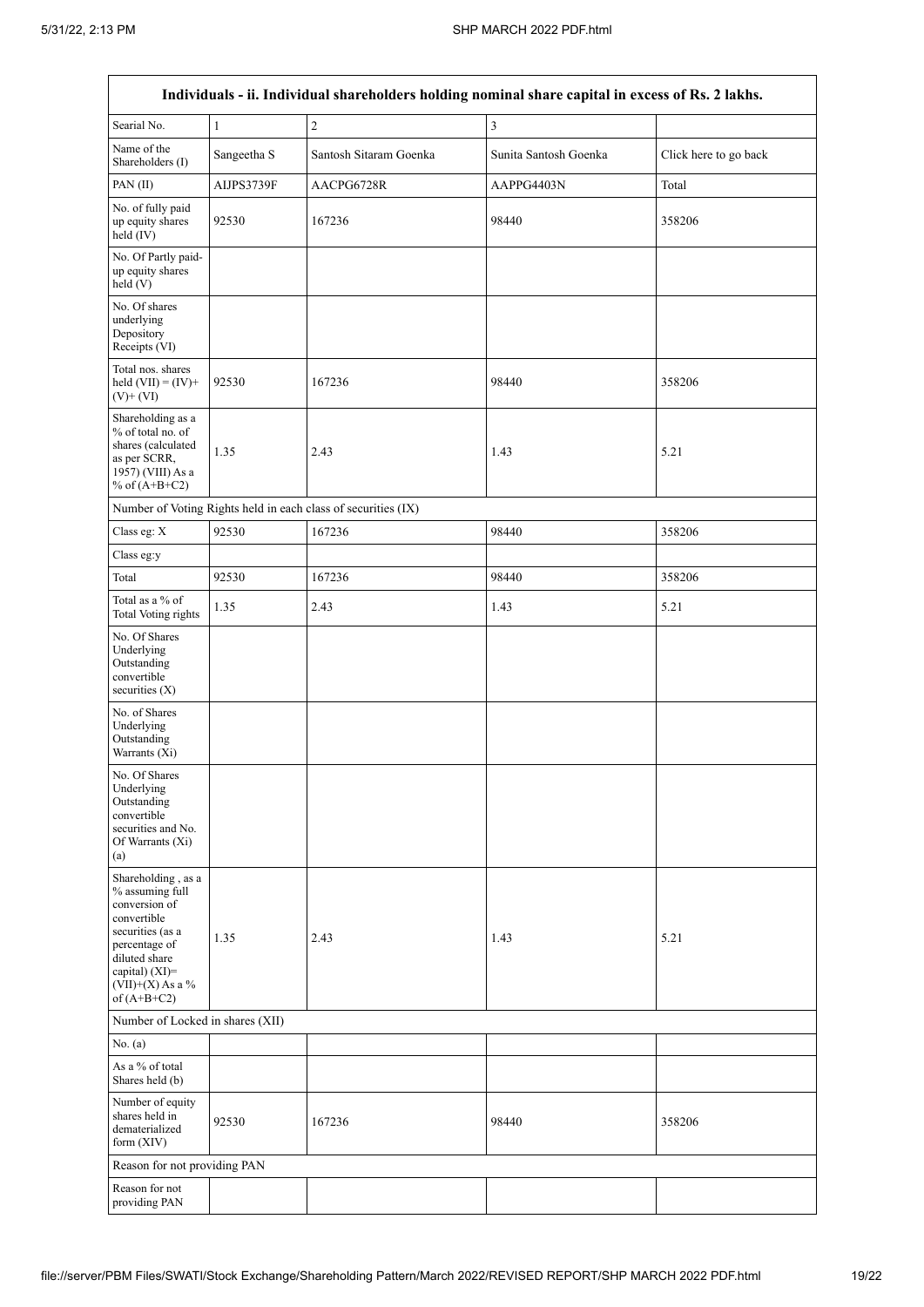| Any Other (specify)                                                                                                                                                                  |              |            |                                                               |                         |                         |                       |  |
|--------------------------------------------------------------------------------------------------------------------------------------------------------------------------------------|--------------|------------|---------------------------------------------------------------|-------------------------|-------------------------|-----------------------|--|
| Searial No.                                                                                                                                                                          | $\mathbf{1}$ | $\sqrt{2}$ | $\overline{3}$                                                | $\overline{4}$          | 5                       |                       |  |
| Category                                                                                                                                                                             | <b>IEPF</b>  | <b>HUF</b> | Non-Resident Indian (NRI)                                     | <b>Clearing Members</b> | <b>Bodies Corporate</b> |                       |  |
| Category / More<br>than 1 percentage                                                                                                                                                 | Category     | Category   | Category                                                      | Category                | Category                |                       |  |
| Name of the<br>Shareholders (I)                                                                                                                                                      |              |            |                                                               |                         |                         | Click here to go back |  |
| PAN(II)                                                                                                                                                                              |              |            |                                                               |                         |                         | Total                 |  |
| No. of the<br>Shareholders (I)                                                                                                                                                       | 1            | 98         | 62                                                            | 8                       | 26                      | 195                   |  |
| No. of fully paid<br>up equity shares<br>held (IV)                                                                                                                                   | 161613       | 62829      | 13405                                                         | 5616                    | 30140                   | 273603                |  |
| No. Of Partly paid-<br>up equity shares<br>held(V)                                                                                                                                   |              |            |                                                               |                         |                         |                       |  |
| No. Of shares<br>underlying<br>Depository<br>Receipts (VI)                                                                                                                           |              |            |                                                               |                         |                         |                       |  |
| Total nos. shares<br>held $(VII) = (IV) +$<br>$(V)$ + $(VI)$                                                                                                                         | 161613       | 62829      | 13405                                                         | 5616                    | 30140                   | 273603                |  |
| Shareholding as a<br>% of total no. of<br>shares (calculated<br>as per SCRR,<br>1957) (VIII) As a<br>% of $(A+B+C2)$                                                                 | 2.35         | 0.91       | 0.19                                                          | 0.08                    | 0.44                    | 3.97                  |  |
|                                                                                                                                                                                      |              |            | Number of Voting Rights held in each class of securities (IX) |                         |                         |                       |  |
| Class eg: X                                                                                                                                                                          | 161613       | 62829      | 13405                                                         | 5616                    | 30140                   | 273603                |  |
| Class eg:y                                                                                                                                                                           |              |            |                                                               |                         |                         |                       |  |
| Total                                                                                                                                                                                | 161613       | 62829      | 13405                                                         | 5616                    | 30140                   | 273603                |  |
| Total as a % of<br><b>Total Voting rights</b>                                                                                                                                        | 2.35         | 0.91       | 0.19                                                          | $0.08\,$                | 0.44                    | 3.97                  |  |
| No. Of Shares<br>Underlying<br>Outstanding<br>convertible<br>securities (X)                                                                                                          |              |            |                                                               |                         |                         |                       |  |
| No. of Shares<br>Underlying<br>Outstanding<br>Warrants (Xi)                                                                                                                          |              |            |                                                               |                         |                         |                       |  |
| No. Of Shares<br>Underlying<br>Outstanding<br>convertible<br>securities and No.<br>Of Warrants (Xi)<br>(a)                                                                           |              |            |                                                               |                         |                         |                       |  |
| Shareholding, as a<br>% assuming full<br>conversion of<br>convertible<br>securities (as a<br>percentage of<br>diluted share<br>capital) (XI)=<br>$(VII)+(X)$ As a %<br>of $(A+B+C2)$ | 2.35         | 0.91       | 0.19                                                          | 0.08                    | 0.44                    | 3.97                  |  |
| Number of Locked in shares (XII)                                                                                                                                                     |              |            |                                                               |                         |                         |                       |  |
| No. (a)                                                                                                                                                                              |              |            |                                                               |                         |                         |                       |  |
| As a % of total<br>Shares held (b)                                                                                                                                                   |              |            |                                                               |                         |                         |                       |  |
| Number of equity<br>shares held in<br>dematerialized<br>form (XIV)                                                                                                                   | 161613       | 62629      | 9036                                                          | 5616                    | 30140                   | 269034                |  |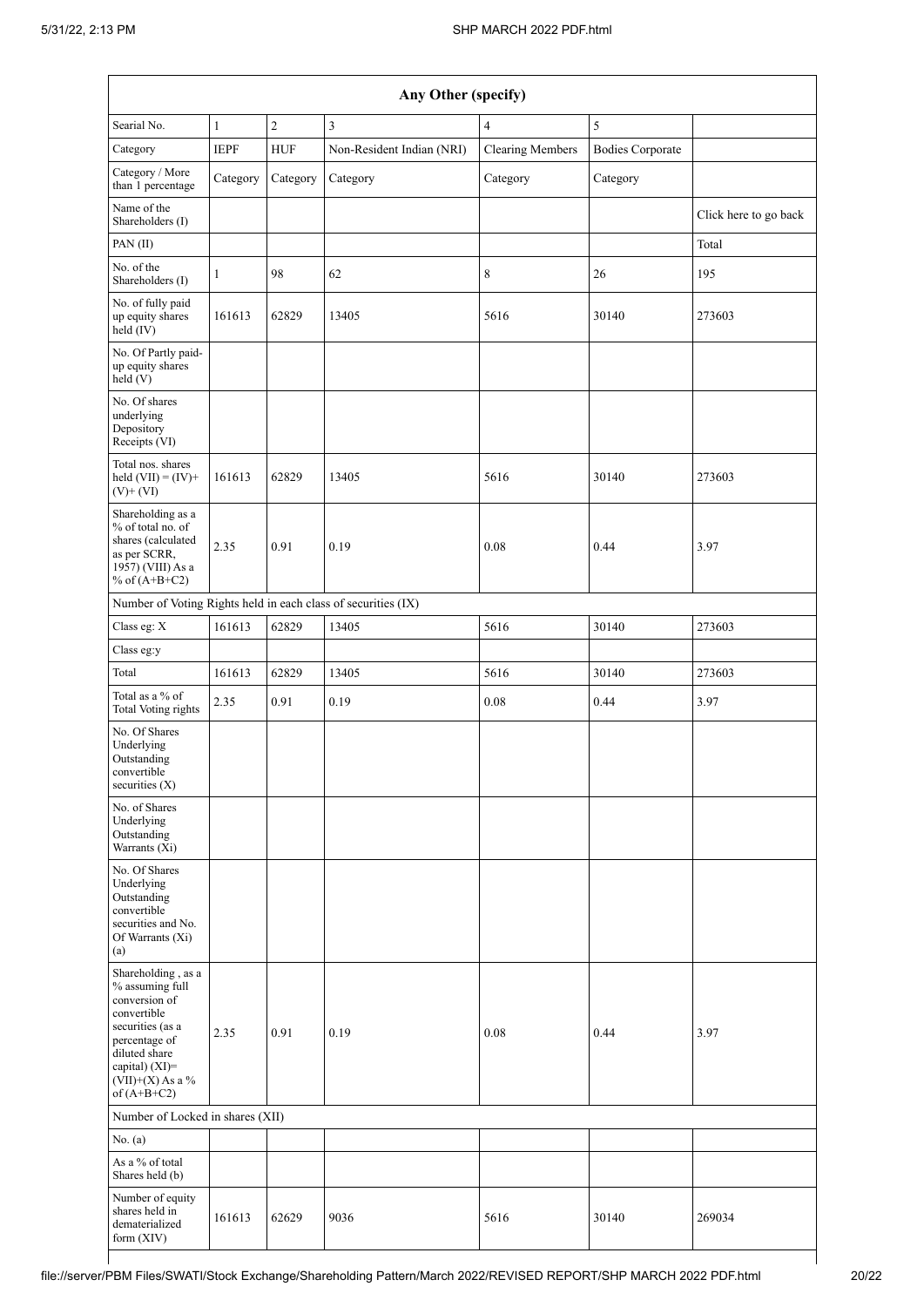| Reason for not providing PAN    |  |  |  |
|---------------------------------|--|--|--|
| Reason for not<br>providing PAN |  |  |  |